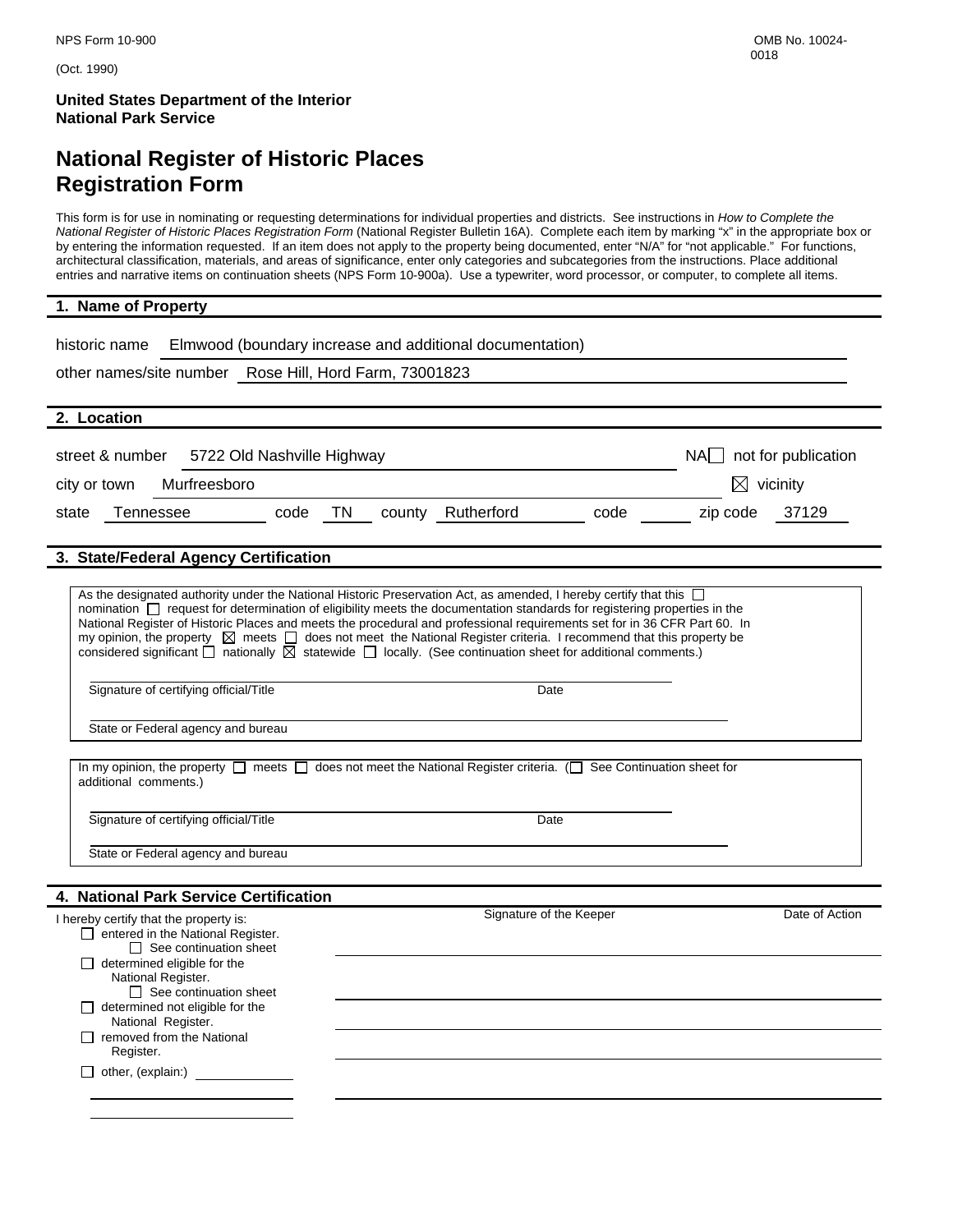County and State

**5. Classification Ownership of Property Category of Property Mumber of Resources within Property** (Check as many boxes as apply) (Check only one box) (Do not include previously listed resources in count.)  $\boxtimes$  private  $\Box$  building(s) Contributing Noncontributing  $\Box$  public-local  $\boxtimes$  district public-State and site 13 and 2 buildings and site 13 and 2 buildings **public-Federal and Structure 1** structure 1 sites in the sites of  $\sim$  1 sites in the sites of  $\sim$  1 sites in the sites of  $\sim$  1 sites in the sites of  $\sim$  1 sites in the sites of  $\sim$  1 sites of  $\sim$  1 sites of  $\sim$  1 object 4 4 structures and  $\overline{4}$  structures objects 18 and 18 and 18 and 18 and 18 and 18 and 18 and 18 and 18 and 18 and 18 and 18 and 18 and 18 and 18 and 18 and 18 and 18 and 18 and 18 and 18 and 18 and 18 and 18 and 18 and 18 and 18 and 18 and 18 and 18 and 18 and 18 an **Name of related multiple property listing Number of Contributing resources previously listed** (Enter "N/A" if property is not part of a multiple property listing.) **in the National Register** Historic Family Farms in Middle Tennessee MPS 1 **6. Function or Use Historic Functions Current Functions** (Enter categories from instructions) (Enter categories from instructions) AGRICULTURE/agricultural outbuilding AGRICULTURE/agricultural outbuilding AGRICULTURE/agricultural field AGRICULTURE/agricultural field DOMESTIC/single dwelling DOMESTIC/single dwelling **7. Description Architectural Classification**<br>
(Enter categories from instructions) **Materials** (Enter categories from instructions) (Enter categories from instructions) (Enter categories from instructions) Greek Revival **Foundation STONE, CONCRETE** No Style walls BRICK, WOOD, LOG roof ASPHALT SHINGLE, METAL other STONE, WOOD

#### **Narrative Description**

(Describe the historic and current condition of the property on one or more continuation sheets.)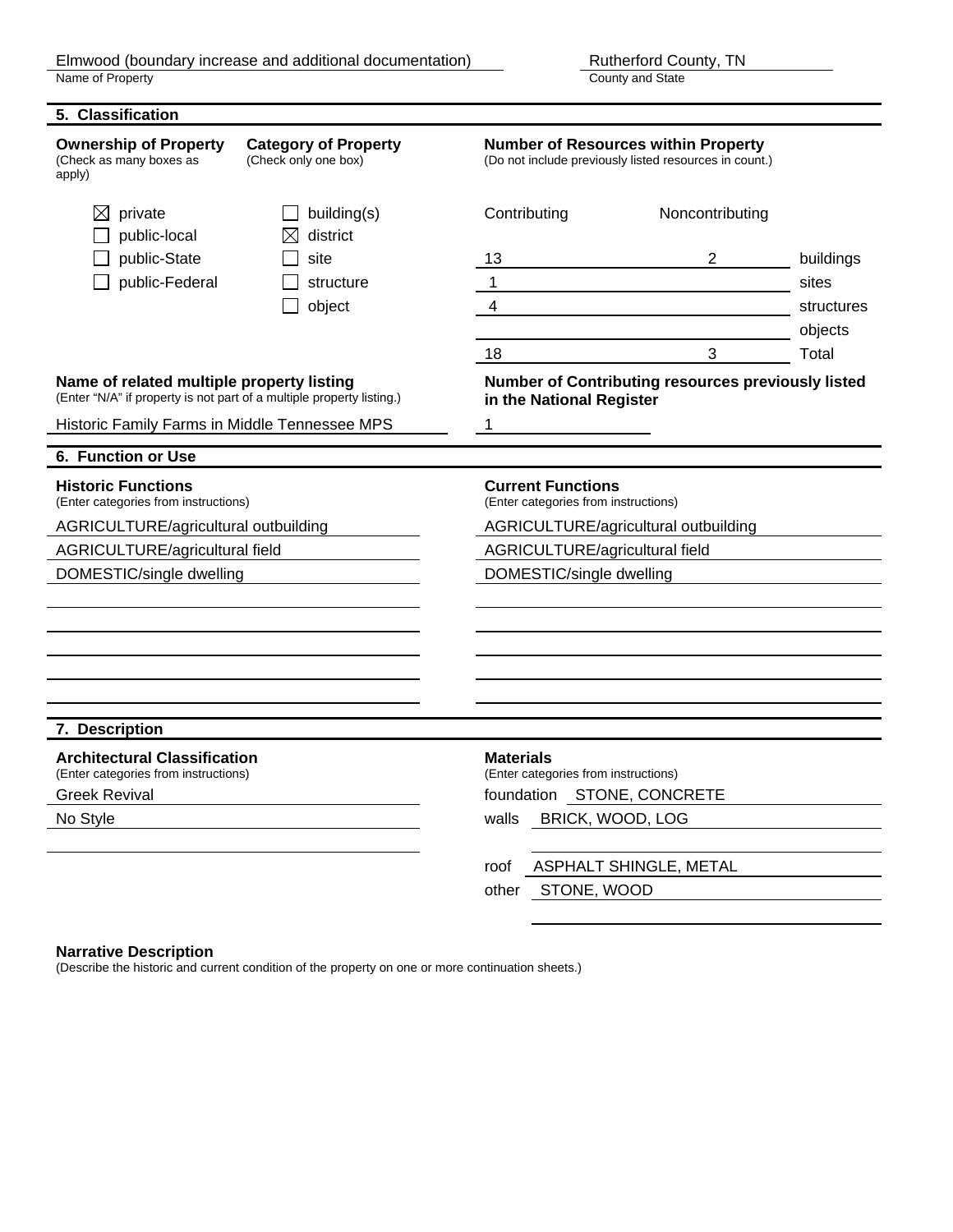County and State

**8. Statement of Significance** 

### **Applicable National Register Criteria Areas of Significance**

(Mark "x" in one or more boxes for the criteria qualifying the property (Enter categories from instructions) for National Register listing.)

- $\boxtimes$  **A** Property is associated with events that have made Agriculture a significant contribution to the broad patterns of Architecture our history. **Military**
- $\Box$  **B** Property is associated with the lives of persons significant in our past.

 $\boxtimes$  **C** Property embodies the distinctive characteristics of a type, period, or method of construction or represents the work of a master, or possesses high artistic values, or represents a significant and distinguishable entity whose components lack **Period of Significance** individual distinction. 1842-1957

 $\Box$  **D** Property has yielded, or is likely to yield, information important in prehistory or history.

### **Criteria Considerations** NA **Significant Dates**

(Mark "x" in all the boxes that apply.) (Mark "x" in all the boxes that apply.)

Property is:

- **A** owned by a religious institution or used for religious purposes.
- $\Box$  **B** removed from its original location.
- $\Box$  **C** moved from its original location.
- **D** a cemetery. N/A
- **E** a reconstructed building, object, or structure.
- **F** a commemorative property
- **G** less than 50 years of age or achieved significance unknown within the past 50 years.

#### **Narrative Statement of Significance**

(Explain the significance of the property on one or more continuation sheets.)

### **9. Major Bibliographical References**

### **Bibliography**

(Cite the books, articles, and other sources used in preparing this form on one or more continuation sheets.)

### **Previous documentation on file (NPS): Primary location of additional data:**

- preliminary determination of individual listing  $(36 \times \boxtimes$  State Historic Preservation Office  $CFR 67$ ) has been requested  $\Box$  Other State Agency
- $\boxtimes$  previously listed in the National Register  $\Box$  Federal Agency
- $\Box$  Previously determined eligible by the National  $\Box$  Local Government Register **Network Register Network Network Network Network Network Network Network Network**
- designated a National Historic Landmark  $\Box$  Other recorded by Historic American Buildings Survey Name of repository:
- # recorded by Historic American Engineering Record #

**Significant Person**<br>(Complete if Criterion B is marked) N/A

### **Cultural Affiliation**

### **Architect/Builder**

- 
- 
-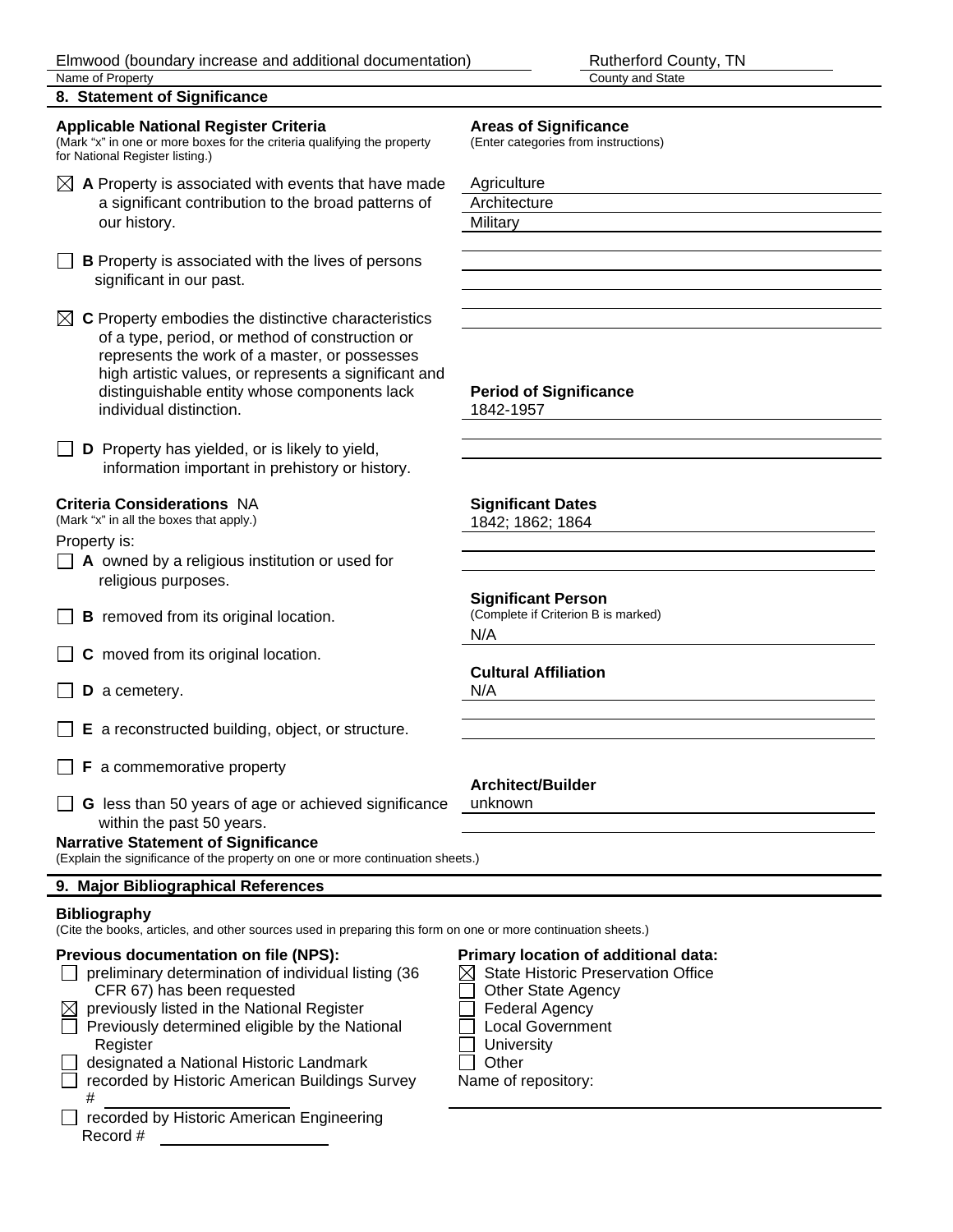County and State

| 10. Geographical Data                                                                                    |                                                                                                                       |
|----------------------------------------------------------------------------------------------------------|-----------------------------------------------------------------------------------------------------------------------|
| <b>Acreage of Property</b> Approximately 168 acres                                                       | Walter Hill 315 NW                                                                                                    |
| <b>UTM References</b><br>(Place additional UTM references on a continuation sheet.)                      |                                                                                                                       |
| 16<br>548721<br>3974522<br>1<br>Zone<br>Easting<br>Northing<br>16<br>549574<br>3973313<br>2              | 3<br>549147<br>3972871<br>16<br>Zone<br>Easting<br>Northing<br>16<br>548360<br>3973740<br>4<br>See continuation sheet |
| <b>Verbal Boundary Description</b><br>(Describe the boundaries of the property on a continuation sheet.) |                                                                                                                       |
| <b>Boundary Justification</b><br>(Explain why the boundaries were selected on a continuation sheet.)     |                                                                                                                       |
| 11. Form Prepared By                                                                                     |                                                                                                                       |
| name/title Spurgeon King                                                                                 |                                                                                                                       |
| MTSU Center for Historic Preservation<br>organization                                                    | 1-30-2007<br>date                                                                                                     |
| street & number<br>Box 80, MTSU                                                                          | telephone<br>615-898-2947                                                                                             |
| Murfreesboro<br>city or town                                                                             | <b>TN</b><br>- 37132<br>state<br>zip code                                                                             |
| <b>Additional Documentation</b>                                                                          |                                                                                                                       |
| Submit the following items with the completed form:                                                      |                                                                                                                       |

#### **Continuation Sheets**

#### **Maps**

A **USGS map** (7.5 or 15 minute series) indicating the property's location

A **Sketch map** for historic districts and properties having large acreage or numerous resources.

#### **Photographs**

Representative **black and white photographs** of the property.

#### **Additional items**

(Check with the SHPO or FPO for any additional items.)

#### **Property Owner**

|      |                           | (Complete this item at the request of SHPO or FPO.)                             |       |    |                        |
|------|---------------------------|---------------------------------------------------------------------------------|-------|----|------------------------|
| name |                           | CW Hord, Hord Family LP, Joy Marchbanks Hord, TE Hord, c/o Charles and Joy Hord |       |    |                        |
|      |                           | street & number 5722 Old Nashville Highway                                      |       |    | telephone 615-893-3459 |
|      | city or town Murfreesboro |                                                                                 | state | ΤN | zip code 37129         |

**Paperwork Reduction Act Statement:** This information is being collected for applications to the National Register of Historic Places to nominate properties for listing or determine eligibility for listing, to list properties, and to amend existing listing. Response to this request is required to obtain a benefit in accordance with the National Historic Preservation Act, as amended (16 U.S.C. 470 *et seq.*)

**Estimated Burden Statement:** Public reporting burden for this form is estimated to average 18.1 hours per response including time for reviewing instructions, gathering and maintaining data, and completing and reviewing the form. Direct comments regarding this burden estimate or any aspect of this form to the Chief, Administrative Services Division, National Park Service, P. O. Box 37127, Washington, DC 20013-7127; and the Office of Management and Budget, Paperwork Reductions Projects (1024-0018), Washington, DC 20303.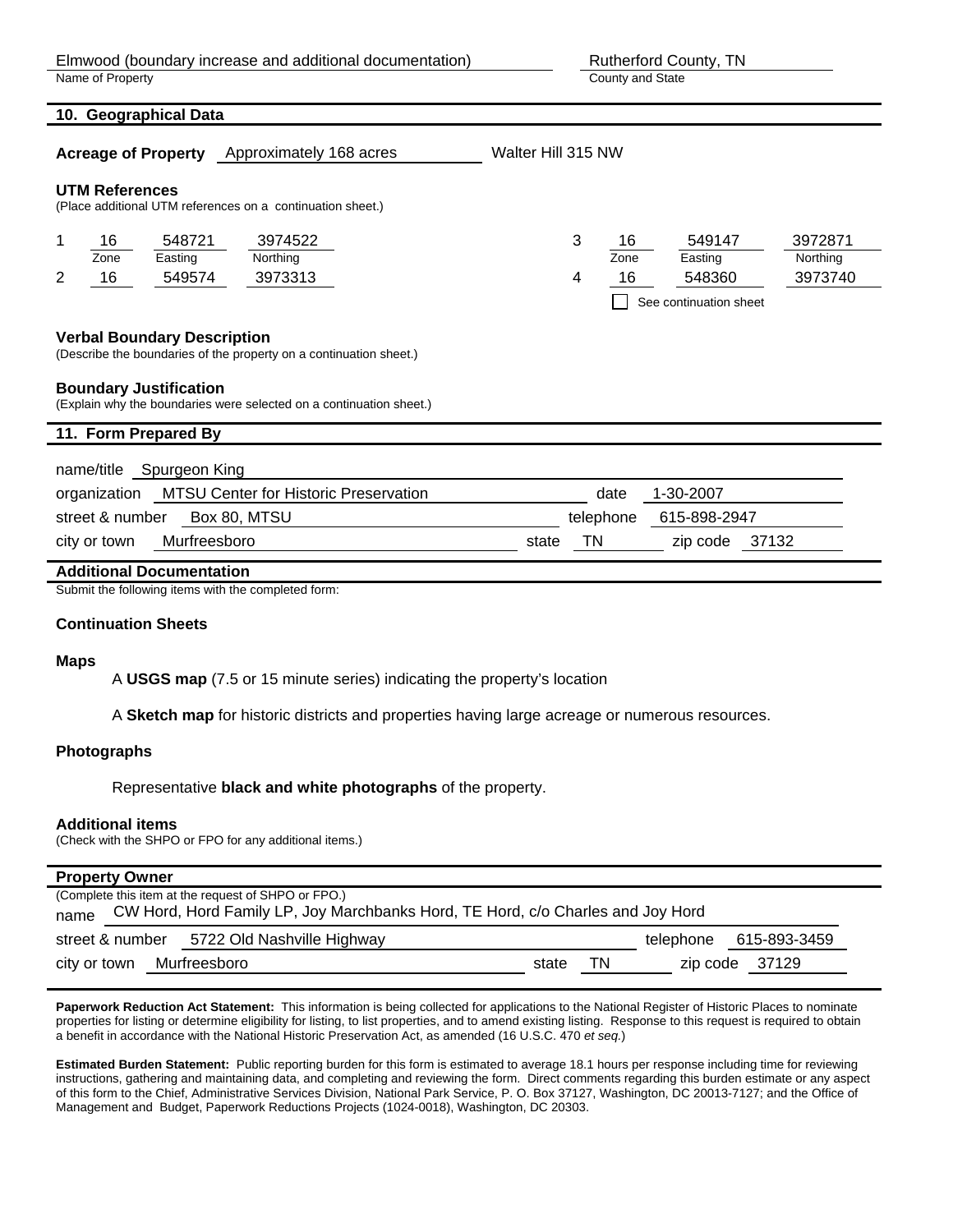# **National Register of Historic Places Continuation Sheet**

Section number 7 Page 1

Elmwood (boundary increase and additional documentation), Rutherford County, Tennessee

Note: Elmwood was listed in the National Register on October 15, 1973. The boundary was nine undefined acres and only the main house was considered contributing. Areas of significance were architecture, military, and agriculture. The revised nomination extends the period of significance, increases the boundary to reflect the agricultural history better, and clarifies the areas of significance.

### 7. NARRATIVE DESCRIPTION

### **Overview**

The nominated property comprises 168 acres along Overall Creek in Rutherford County, Middle Tennessee. The farm is situated on gently rolling hills with fertile bottomlands between a railroad line to the northeast and the Old Nashville Highway to the southwest. Fences and hedgerows separate the fields and pastures, while access to the farm buildings is provided via two farm roads that intersect below a slight ridge to the rear of the house. One road runs from Old Nashville Highway along the western side of the house and yard to the main barn lot and ridge beyond, and the other road below the ridge runs on a northwest-southeast axis to connect the contiguous fields, pastures, and bottomlands. The Greek Revival brick main house, constructed in 1842, faces southwest and occupies a knoll dotted with mature trees that overlooks the fields. The adjacent brick kitchen was also constructed in 1842 and is now attached to the main house with a modern hyphen built in 1968. The buildings were unattached until that date. Behind the main house and kitchen are a c. 1850 frame smokehouse and cabin. The cabin was moved to its present location during the 1980s from behind the smokehouse. A c. 1850 garage/carriage house is also adjacent to the main house to the northwest. A grouping of farm outbuildings dating from c. 1870-1930 is situated slightly to the northwest behind the main house, and frame tenant dwellings built around the turn of the twentieth century appear beyond the outbuildings to the north. A c. 1950 corncrib is located down the hill from the main house to the southeast. Rail and stone fences separate the fields and pastures.

The principal house, former kitchen/servants quarters, and two log and two wood outbuildings are the only resources noted in the original 1973 nomination. The log and wood outbuildings were not specifically identified, and the corn crib next to the stock barn is the only extant log structure on the property. Since the 1973 nomination, the cabin (see Building List below, #5) was moved from behind the smokehouse to its present location to a site next to the southeast elevation of the smokehouse. Both the smokehouse and cabin were refurbished during the 1980s with new board siding.

### **Inventory**

1. Elmwood's main house (c. 1842) is a contributing building previously listed on the National Register of Historic Places in 1973.

Exterior: The brick Greek Revival main house is a two-story, three-bay, central hall design with a side gable roof. The roof is sheathed in modern asphalt shingles. The façade faces southwest and features brick in a Flemish bond pattern, while the sides and rear are American Common bond. The foundation is limestone. Paired chimneys are located on each gable end, forming part of an extended wall plane projecting above the roofline. The gable ends face southeast and northwest, respectively. A white wood belt course defines the two floors. The three-bay main façade features a two-story porch under a pediment supported by square white columns. There is a wood deck with balustrade at the second story level. The front entrance is flanked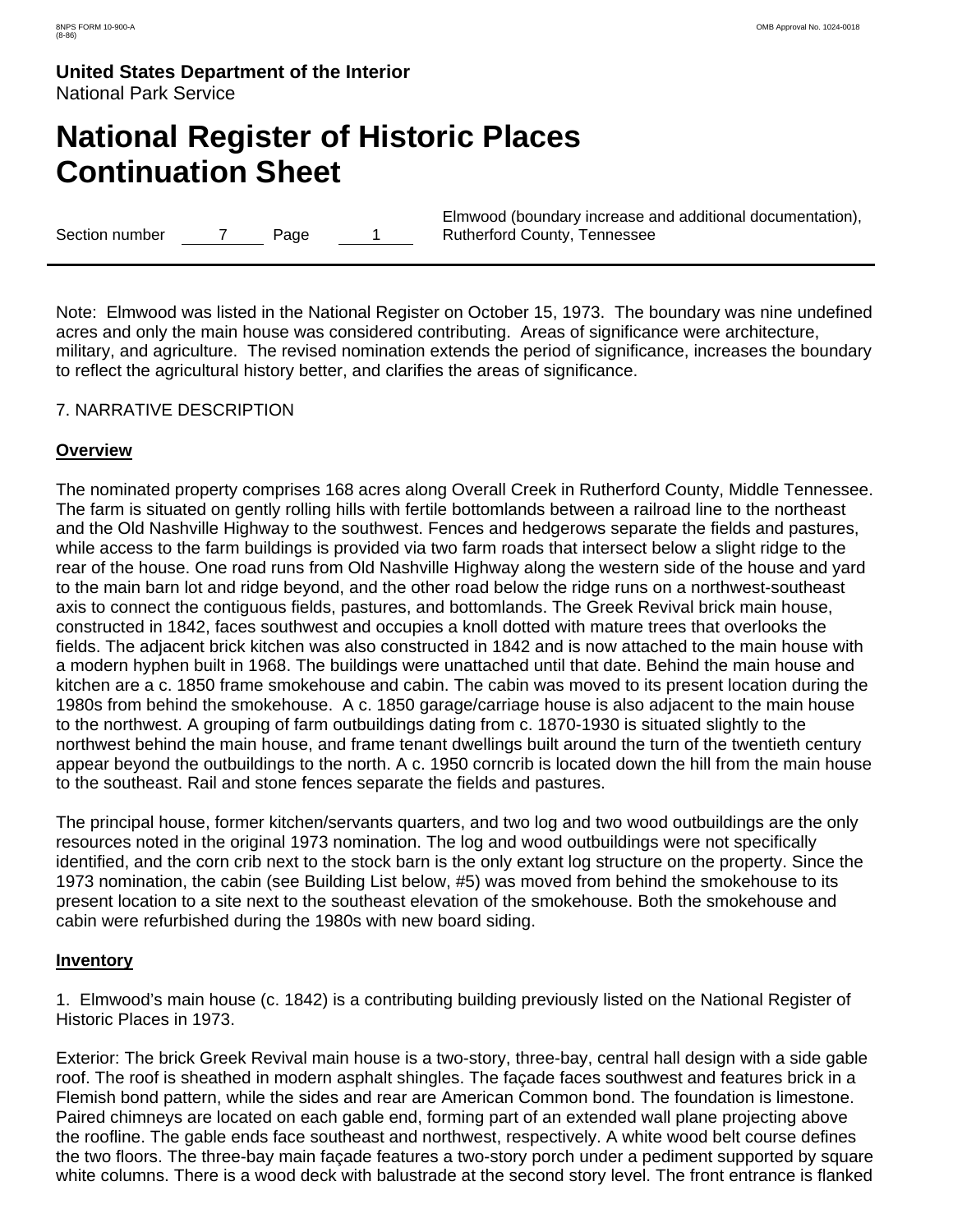# **National Register of Historic Places Continuation Sheet**

Section number  $\qquad 7$  Page 2

Elmwood (boundary increase and additional documentation), Rutherford County, Tennessee

by sidelights with surmounting transom, while the double doors appear original and have a raised wood panel design with inverted corners. The present porch floor is wood tongue-and-groove. Front windows are twelve-over-twelve double-hung wood sash flanked by twentieth-century louvered shutters. Side elevation windows are nine-over-nine double-hung sash. The windows feature plain stone sills and lintels; the lintels have square crossettes in each corner. The rear of the house is covered by a two-story wood porch with a slightly pitched shed roof extending from the north rear corner of the house to a "bump out" at the eastern corner. The bump out was added c. 1937 as part of a renovation to accommodate indoor plumbing. Prior to the 1930s, the two-story rear porch was full-width. Interior and exterior walls are thirteen inches thick.

An enclosed hyphen on the southeast façade contains a modern kitchen that connects to the previously detached two-story building facing southeast that historically housed the original kitchen and servant's quarters. The hyphen was added in 1968 as part of a major renovation of the kitchen/servant's quarters, which the present owners believe was constructed simultaneously with the main house in 1842. The two buildings were unattached until the 1968 renovation. The kitchen was historically located in the smaller building until it was relocated to the hyphen in 1968. It now contains modern features from that period. During the renovation, materials such as wood flooring, plain trim, simple classical fireplace surrounds, and window elements were retained and reused in the original kitchen/servant's quarters.



Interior: The interior of the main house retains high integrity, featuring two floors with a four-over-four floor plan, central hall, and finished attic. The original interior floor plan remains substantially intact. The front-toback central hallway divides first floor rooms, and corresponding spaces on the second floor are used as bedrooms. Original trim, wood flooring, stair railings, doors, windows, and chair rails remain throughout the dwelling. Floors throughout the main house are white ash and molded baseboards are walnut.

Access to first floor spaces is provided through the main entrance hall, the rear porch, and the hyphen. The two parlors to the northwest and the dining room to the southeast are accessed from the main hall. The rear bedroom on the southeast is accessed through the dining room and from the rear porch. The kitchen in the hyphen is accessed from the dining room. The main entrance hall contains the original stairway with round wood railing and plain turned newel post. The stairs extend upward along the wall to a landing, and then from the landing to the second floor. Trim features include wide molded baseboards, shouldered architrave around doors, and crown molding. The ceiling light fixture has a plain circular medallion.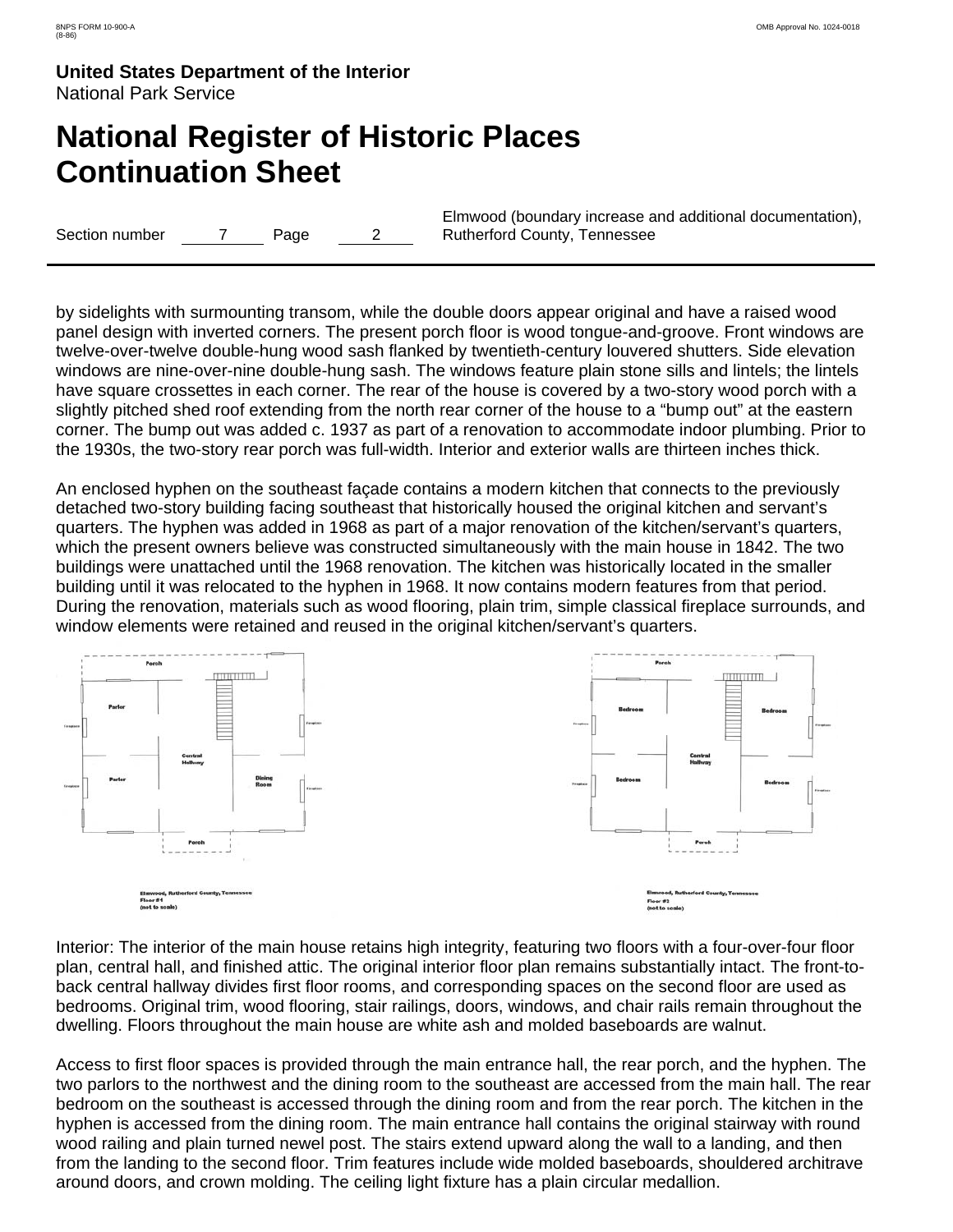# **National Register of Historic Places Continuation Sheet**

Section number 7 Page 3

Elmwood (boundary increase and additional documentation), Rutherford County, Tennessee

The front rooms on the first level measure 20'x20' and the rear spaces are 16'x20'. The front parlor on the northwest side of the house features wide molded baseboards and crown molding. The fireplace has a plain classical surround with a blind rectangular panel. The cornice and mantel are plain. The rear parlor on the northwest side of the house mirrors the front parlor with identical trim and fireplace surround. The doorway between the two parlors is articulated with blind panels on either side. Folding doors are hinged on the rear parlor side.

The dining room and bedroom to the southeast contain the same wide, molded baseboards and architrave trim as the parlors on the other side of the central hallway. Fireplace surrounds are also identical to those in the parlors. The dining room features a wide molded chair rail that extends along all four walls. The door into the kitchen has a rectangular transom. The c. 1937 bathroom is accessed from the back bedroom, and a separate door accesses the rear porch.

The second floor mirrors the first floor spaces below. The four rooms on the second floor are used as bedrooms. Each bedroom has a fireplace, wide molded baseboards, and crown molding. Fireplaces and molding are identical to that on the first floor. An enclosed stairway leads up to the one-room attic.

Construction Evolution: The main dwelling and kitchen/servant's quarters were constructed in 1842. These two buildings were historically unattached until a hyphen connected them in 1968. The rear porch of the main dwelling was originally full-width until the construction of a bump-out on the east corner of the rear elevation c. 1937. The bump out was constructed to accommodate indoor plumbing. As part of the 1968 renovation, the kitchen was moved from its historic location in the servant's quarters to the hyphen, which is accessed through the dining room of the main dwelling.



2. Kitchen/servant's quarters (c. 1842, contributing building). The kitchen/servant's quarters is a two-story, gable roofed brick dwelling situated at a right angle to the main house. The two-bay façade faces southeast.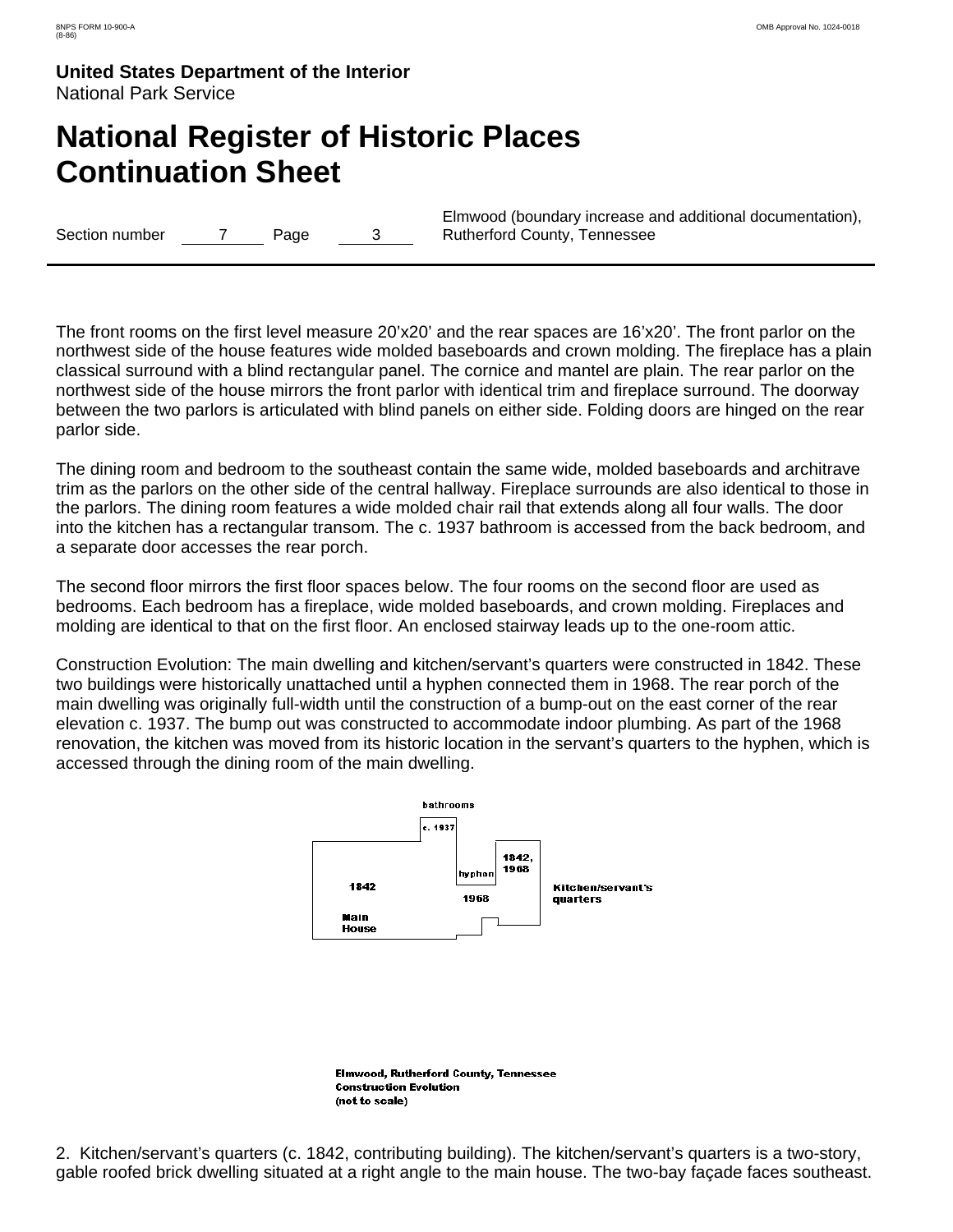# **National Register of Historic Places Continuation Sheet**

Section number 7 Page 4

Elmwood (boundary increase and additional documentation), Rutherford County, Tennessee

The building has a stone foundation, offset front entrance with a single-bay, shed-roofed porch featuring wrought-iron supports, and six-over-six double-hung sash with plain stone sills and lintels. The floor plan is two-over-two with original plain trim throughout. This building was historically unattached to the main dwelling until a hyphen was constructed as part of a 1968 renovation.

3. Garage/carriage house (c. 1850, contributing building). The garage/carriage house is a single story building with offset entrance and three paired doors with latticed tops. The building features braced frame construction with weatherboard siding, overhanging eaves with exposed rafter tails, and a side gable roof sheathed with asphalt shingles. Slatted vents appear in each gable end, and the roof ridge has a square surmounting cupola, and a one-story shed roofed frame addition extends from the rear elevation.

4. Smokehouse (c. 1850, contributing building). The smokehouse is a two-story, gable front building with wood shingle roof and two-story, simple open porch. The porch features a plain fascia and wood shingle roof with board-and-batten pediment. Entrance doors provide access off each porch level. The building has a limestone foundation, braced frame construction and weatherboard siding. There is a simple boxed cornice and plain rake board.

5. Cabin (c. 1930, non-contributing building). This single story cabin has a side gable, wood shingle roof, weatherboard siding and offset front entrance. There is a simple front porch with plain posts and fascia, and four-over-four double-hung sash. According to oral tradition, the cabin was moved from a saw mill across Old Nashville Highway around 1968 and relocated behind the smokehouse. During the 1980s, it was moved to its present location beside the smokehouse. The cabin has been used mostly for storage.

6. Stock barn with attached shed (1922, c. 1930, contributing building). The stock barn features two-story frame construction, a gambrel roof covered with corrugated sheet metal roofing, triangular hay hood on the south facade, and a limestone foundation. The building has vertical board siding, a truss system with cross bracing, and haylofts on either gable en. There is a c. 1930 one-story shed addition with two vehicle openings on the west side, and plain rectangular windows on the east and west elevations. The date is confirmed by nails embedded in a timber at the south end of the barn that spell out "1922."

7. Log corn crib (c. 1870, contributing structure).This structure is a rectangular saddle-notched log crib. The roof of the corn crib has long since disappeared (there are remnants extant beside the structure).

8. Milking barn with attached sheds (c. 1930, contributing building). The milking barn is a gable roofed, frame pole barn with open equipment stalls on the east elevation. There is a door in the gable end. The building is sheathed with both vertical and horizontal boards. The concrete foundation supports cedar posts, and there is a sheet metal roof. Sheds on the northwest elevation are original.

9. Milk house (c. 1930, contributing building). The milk house is a small frame building with front gable roof, board and batten siding, screened double windows on the south elevation, and offset entrance on the east facade.

10. Shop with attached equipment shed (c. 1925), contributing building). The one-story frame shop has a side gable roof and attached shed on the north side. The building is sheathed in vertical board siding, has a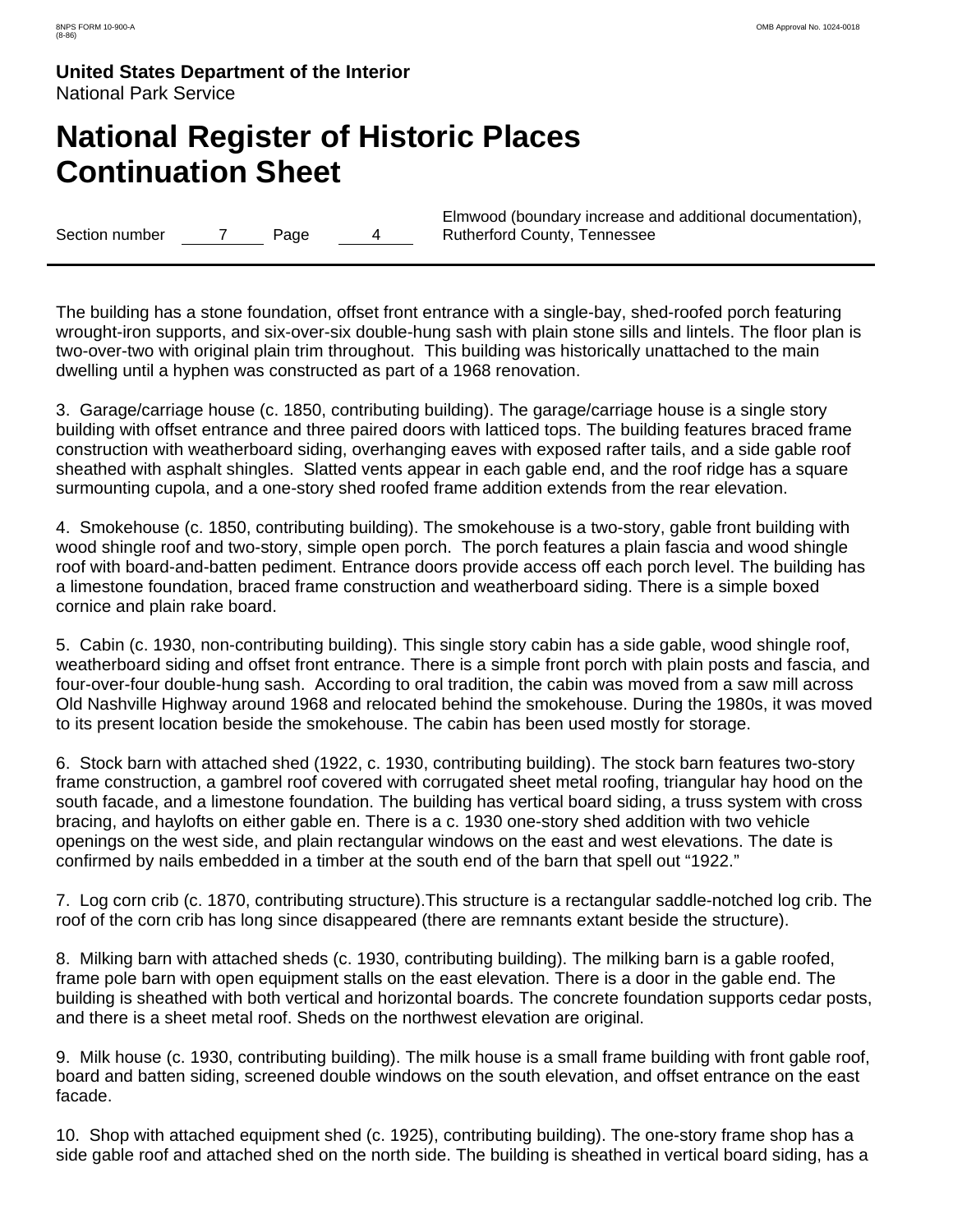# **National Register of Historic Places Continuation Sheet**

Section number 7 Page 5

Elmwood (boundary increase and additional documentation), Rutherford County, Tennessee

sheet metal roof, and is supported by cedar posts on a concrete foundation. The south section has a flat roof.

11. Granary with attached shed (c. 1895-granary, c. 1930-shed, contributing building). The granary is a rectangular one-story, gable roofed frame building with sheet metal roofing, board and batten siding, and attached frame shed for equipment. There is a raised concrete block foundation and metal floor to resist vermin.

12. Equipment shed (c. 1925, contributing building). The shed is a front gable frame building with board and batten siding, sheet metal roof, and concrete block foundation. The building originally had wood doors that were removed c. 1985.

13. Equipment shed (2005, non-contributing building). Modern frame building constructed outside the period of significance.

14. Sharecropper cabin #1 (c. 1900, contributing building). The sharecropper cabin is a one-story frame dwelling with sheet metal, side gable roof, weatherboard siding and concrete block foundation. There is an enclosed porch on the front (north) facade and plainly trimmed porch on the south elevation. The building has a central brick chimney, four-room interior floor plan, lath-and-plaster walls with wainscoting, plain wood trim, and wide plank floors. Windows are six-over-six double-hung sash with wood shutters.

Barn (c. 1900, contributing building).There is a small two-story, gable-roofed frame barn with vertical board siding located northwest of the tenant house.

15. Sharecropper cabin #2 (c. 1895, contributing building). The sharecropper cabin is a one-story frame dwelling with sheet metal, gable roof, shed-roofed rear extension, central brick chimney, asphalt siding, and shed-roofed front porch. Doors and windows are boarded up.

Barn (c. 1900, contributing building). There is a small two-story, gable-roofed frame barn with vertical board siding about 75 yards beyond the tenant house near Overall Creek to the north.

16. Corn crib (c. 1950, contributing structure). The corn crib is a narrow frame single crib with sheet metal roof and concrete block foundation.

17. Well house (c. 1930, contributing structure). The well house is a small concrete block shed located at pond's edge across from the stock barn.

18. Silo (c. 1922, contributing structure). An early concrete silo at the northeast end of the stock barn.

19. Agricultural landscape (1842-1957, contributing site). This includes fields, pastures, tree lines, fences, gates and farm roads throughout the property. These elements of the agricultural landscape in tandem with the built components mentioned above are integral to the operation of a working farm. A dry laid stone wall separates fields at the southeastern edge of the farm, and another stone wall runs southeast down the slope from the former servant's quarters/kitchen of the main house. Other fences are primarily rail and metal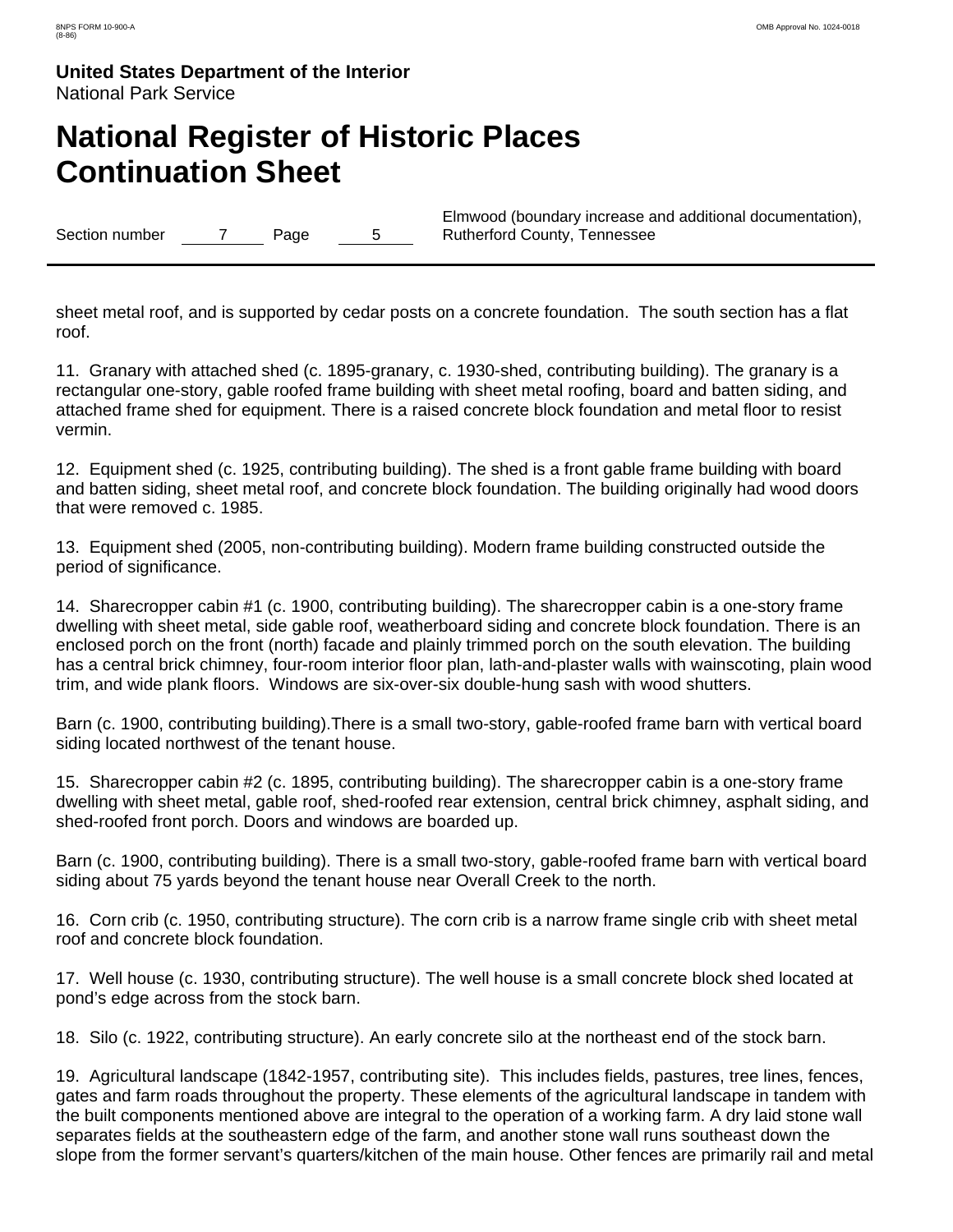# **National Register of Historic Places Continuation Sheet**

Section number 7 Page 6

Elmwood (boundary increase and additional documentation), Rutherford County, Tennessee

mesh with metal gates. The stone walls, fences and dirt farm roads providing access to the fields and pastures on the property are maintained by the current owners.

20. Railroad (c. 1840, c. 1980, non-contributing structure). The CSX railroad track runs near the property's northern boundary on a northwest-southeast axis. The tracks are modern, but follow the historic route of the tracks first laid during the 1840s.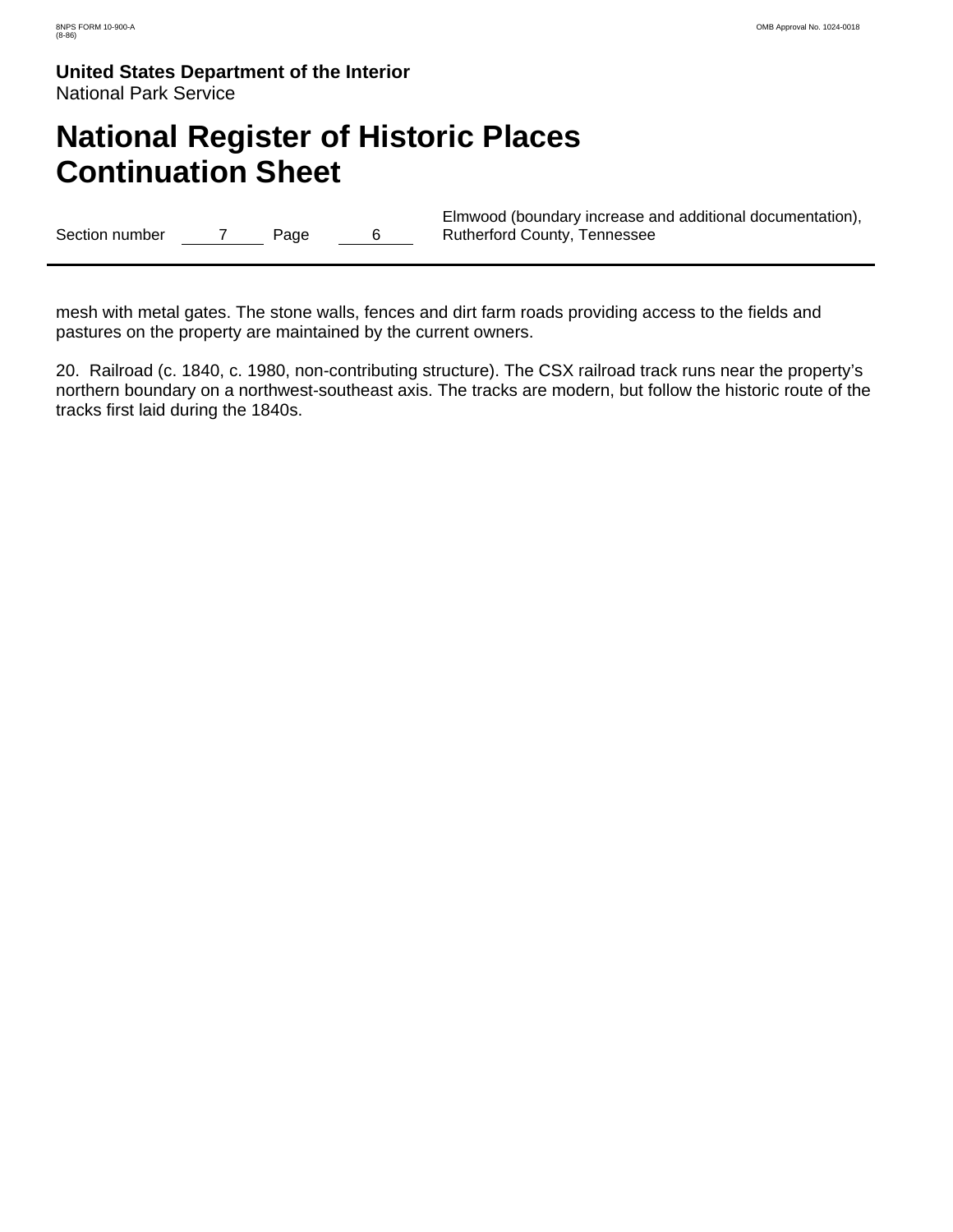# **National Register of Historic Places Continuation Sheet**

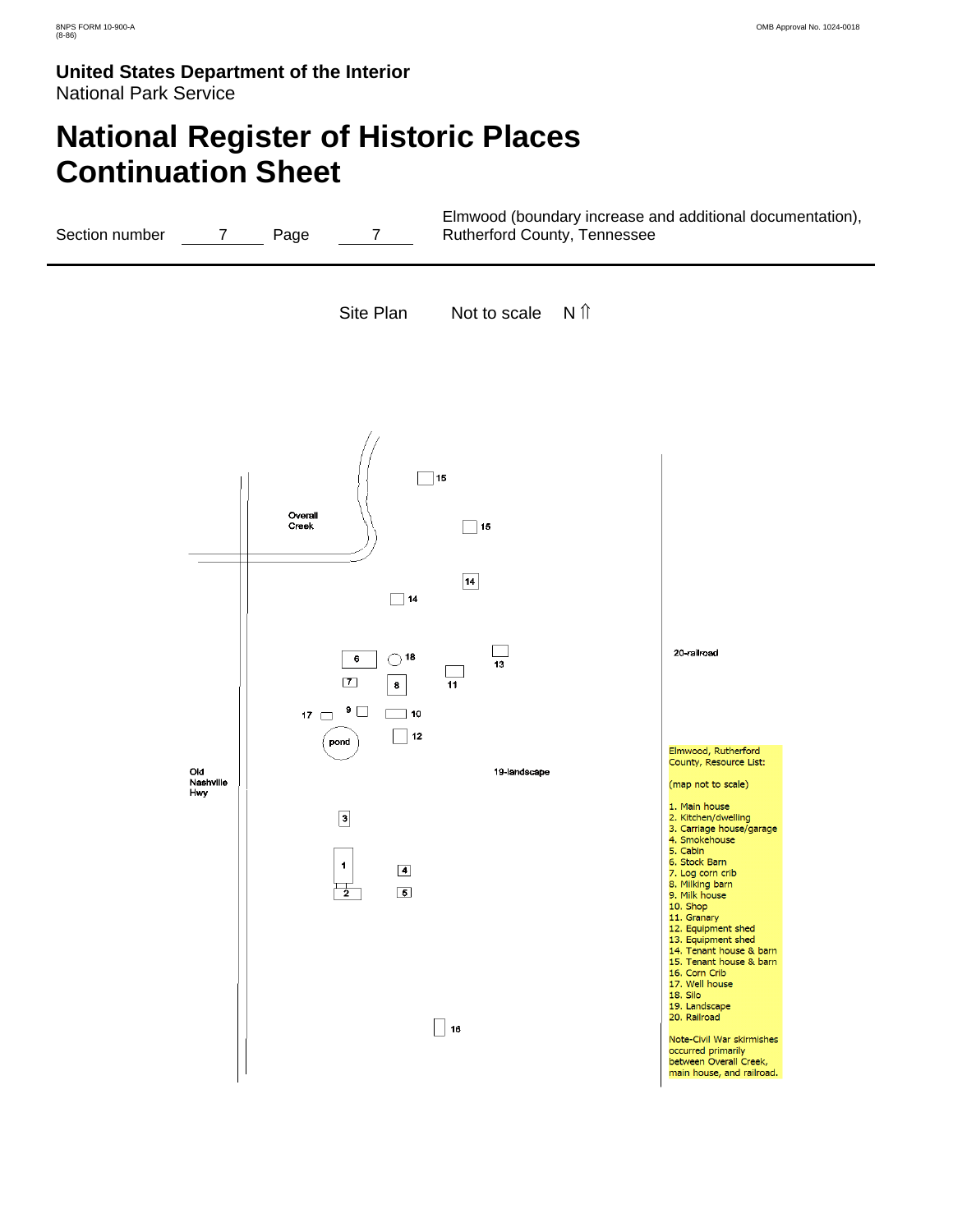$\overline{a}$ 

**United States Department of the Interior** National Park Service

# **National Register of Historic Places Continuation Sheet**

Section number 8 Page 8

Elmwood (boundary increase and additional documentation), Rutherford County, Tennessee

### 8. STATEMENT OF SIGNIFICANCE

Originally listed on the National Register on October 15, 1973, the revised nomination for Elmwood expands the boundaries from nine acres to 168 acres, extends the period of significance to 1957, and strengthens the areas of significance. Under criterion C, the house is eligible as a c. 1842 Greek Revival residence. Built for Thomas Hord, the two-story brick building's character defining features include original windows, two-story front porch, paired chimneys with parapets, and full-width rear porch. Important interior details include the central hallway with original features such as the staircase, shouldered trim, doors, classical mantels, white ash floors, and walnut baseboards. In addition, the collection of farm outbuildings, dating from the 1840s to the 1950s, is a fine example of rural vernacular agricultural construction. The house is eligible in the areas of military history and agriculture. Beginning with Thomas Hord's stewardship of the land beginning in 1842 and continuing with his descendants today, Elmwood represents the evolution of farming and farm labor practices in Middle Tennessee. The farm began as a subsistence operation in the 1840s, but quickly developed surplus crops, chiefly cotton, for the export market. By 1862, the farm produced corn, cotton, wheat, and hay, and had extensive livestock including horses, beef cattle, hogs, and poultry. Labor was performed primarily by slaves. The Civil War destroyed the traditional slave labor system. Two sizable skirmishes occurred within the nominated boundaries (essentially the area between the main house and Overall Creek to the northwest, -one on Dec. 31, 1862 during the Battle of Stone's River, and the other during Forrest's December, 1864 raid on Murfreesboro as part of Hood's Tennessee campaign. During the Stone's River battle, Elmwood was requisitioned by the Union army as a hospital.<sup>[1](#page-11-0)</sup> After a period of retrenchment following the Civil War, the farm resumed cotton exports with sharecropper labor. After 1900, the Hords experimented with dairy cattle, hybrid corn, and various fertilizers as part of a progressive farming program. They continued to raise beef cattle, a consistent trend since the farm began in 1842. During the last half of the twentieth century, the Hords phased out their dairy operation, retaining the beef cattle. They added soybeans as a crop while continuing to grow corn, wheat, and hay. Sharecropping gave way to hired labor during the 1960s. Owners of the farm were traditional civic leaders who also occupied important positions in agricultural organizations after the turn of the twentieth century.

The farm is now worked by both fourth and fifth generation members of the Hord family. Thomas Hord, who built the farm in 1842, had two wives and a total of eleven children. His first wife, Mary, died in 1851 after bearing nine children. Amelia (or Mildred as she was also called) was Thomas Hord's second wife. Thomas and Amelia married in 1859 and had two children, one of which was Thomas Epps Hord, who was born in 1863. Thomas Epps Hord, the second full owner of the farm, married Louise Sykes of Rutherford County, and the couple had three children, one of which was Thomas Epps Hord, Jr., who assumed ownership of the farm when his father died in 1944. Charles Wheeler Hord, Jr., and his brother, Thomas Epps Hord, III, took control of the farm upon Thomas, Jr.'s death in 1971. Charles Wheeler currently farms the nominated acreage with his son Epps who represents the fifth generation of Hords who have worked the farm.

Elmwood also exemplifies themes developed in the "Historic Family Farms of Middle Tennessee" multiple property submission such as Expansion and the Market Economy (C. 1850-1900), and Rural Reform and

<span id="page-11-0"></span><sup>&</sup>lt;sup>1</sup> Petition of Thomas Hord to the United States Government (March, 1863), with affidavits from Union surgeons and others, original in possession of Charles Wheeler Hord (Hord Collection).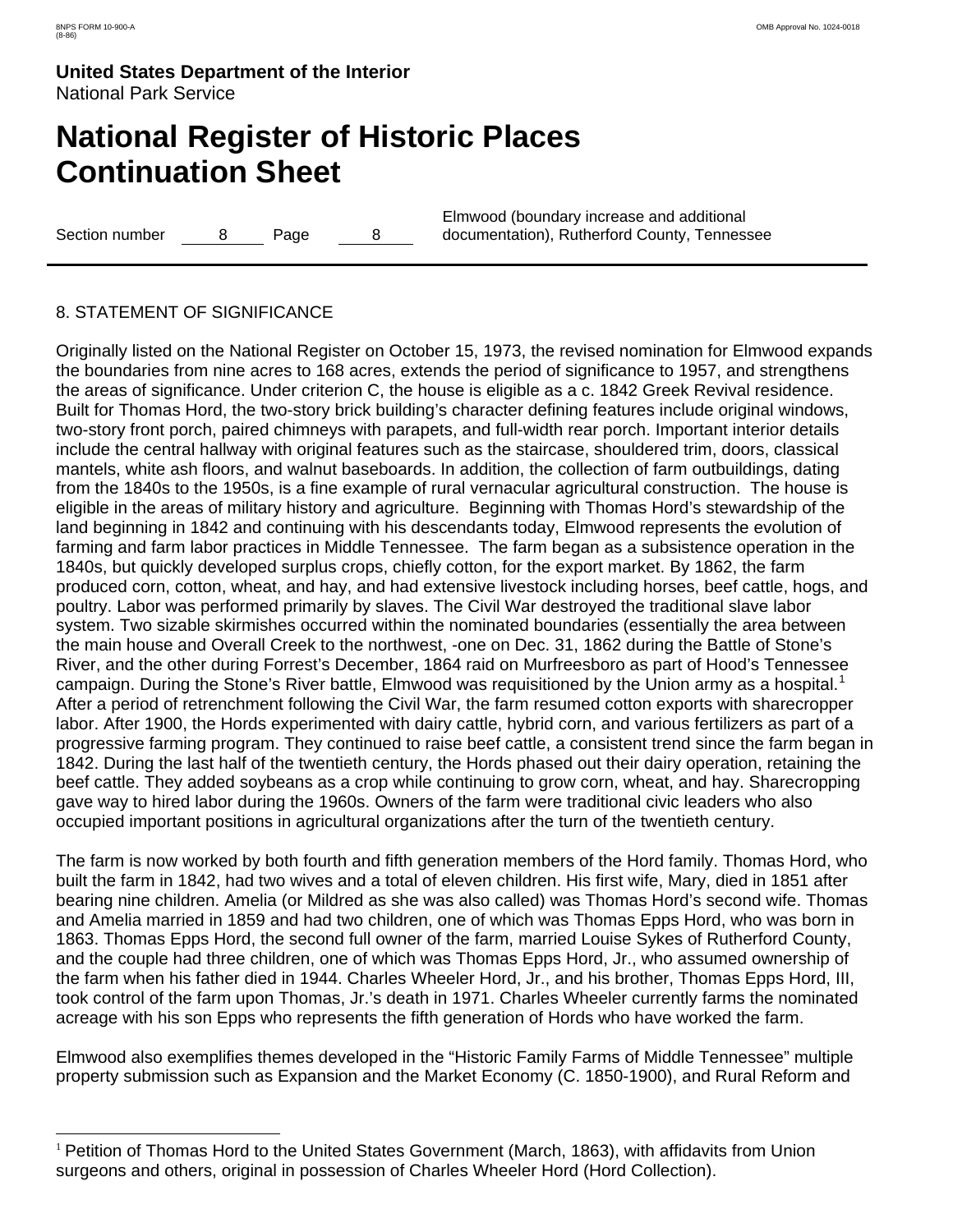# **National Register of Historic Places Continuation Sheet**

Section number 8 Page 9

Elmwood (boundary increase and additional documentation), Rutherford County, Tennessee

Agriculture (C. 1900-1955).<sup>[2](#page-12-0)</sup> The property meets the registration requirements of the multiple property submission.

### **EXPANSION AND THE MARKET ECONOMY (1850-1900)**

Elmwood is located on part of the original 840 acres purchased by Thomas Hord, a Hawkins County lawyer, from William Bowman in 1842. Originally known as "Rose Hill," the extant farmhouse and detached kitchen took two years to build, and an antebellum frame smokehouse and carriage house remain near the main dwelling. Although the grouping of outbuildings around the main dwelling is typical of pre-1850 settlement period subsistence farms, Thomas Hord appears to have expanded his farm operation at a rapid rate to produce surplus goods. Fortunately for posterity, he wrote a detailed claim for Civil War losses that sheds significant light on his extensive property and equipment.<sup>[3](#page-12-1)</sup> During the Civil War, the farm produced corn, cotton, wheat, and hay, and had orchards that were destroyed by troops. Thomas Hord also claimed livestock losses including horses, beef cattle, hogs, and poultry. His material losses included two large barns, one large frame dwelling house, three smaller houses for slave laborers, one house for holding grain, one wood working shop, six log stables, two corn cribs, one smokehouse, one small corn house, one house for "holding" gear, and two poultry houses. This list not only illustrates the destructiveness of war but also offers a snapshot of the farming operation in the mid-1860s. Thomas Hord passed away in September of 1865 prior to consideration of his claim by the United States government (a small partial claim was paid in 1911). His estate was divided equally between his wife and eight surviving children.

### **Civil War**

 $\overline{a}$ 

The Civil War significance of Elmwood cannot be overstated, particularly because it is so well documented. Much Civil War strategy involved the protection of railroads to ensure logistical support for large armies in the field. The Nashville and Chattanooga Railroad traversed the Hord property as did the Nashville Pike. Union occupation of Nashville in 1862 and the movement of Braxton Bragg's Confederate Army to Murfreesboro meant that Elmwood lay directly in the path of converging northern and southern armies. In late 1862, Union general William S. Rosecrans decided to confront Bragg and began moving his army down the Nashville Pike towards Murfreesboro. Bragg stayed put in Murfreesboro, and the armies clashed between December 31, 1862 and January 3, 1863 in one of the major battles of the war. On December 29, the Union army passed by the Hord farm and left the family with only 300 lbs. of bacon. During the Confederate assault on Rosecran's lines the morning of December 31, 1862, Union doctors commandeered the Hord farm as one of several divisional hospitals in the area.<sup>[4](#page-12-2)</sup> The Hord family was consigned to one room in the main house while grisly operations were carried out in the back parlor. Thomas Hord stated in his postwar claim for damages that over 6,000 casualties passed through his farm. There may be some validity to that figure since most Union casualties would have passed back up the Nashville Pike through the Hord farmlands. Union doctors and many of their patients stayed at the Hord farm until March, 1863.

<span id="page-12-0"></span><sup>2</sup> Carroll Van West, "Historic Family Farms of Middle Tennessee," National Register of Historic Places Multiple Property Nomination, 1995.

<span id="page-12-1"></span><sup>&</sup>lt;sup>3</sup> Petition of Thomas Hord.

<span id="page-12-2"></span><sup>4</sup> Petition of Thomas Hord, surgeon affidavits.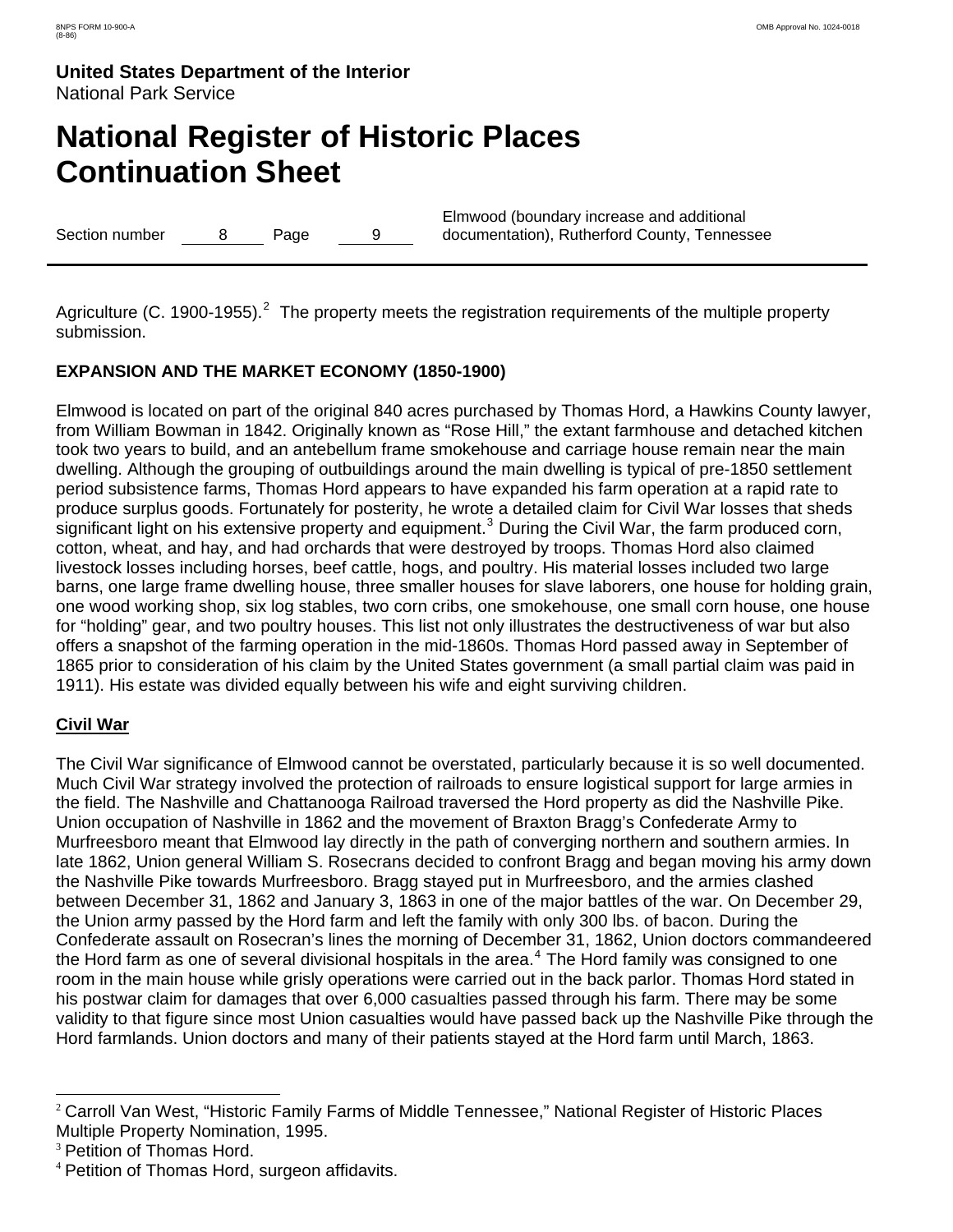$\overline{a}$ 

**United States Department of the Interior** National Park Service

# **National Register of Historic Places Continuation Sheet**

Section number 8 Page 10

Elmwood (boundary increase and additional documentation), Rutherford County, Tennessee

On Dec. 31, 1862, a cavalry skirmish occurred on the grounds of the main house during the Stone's River battle. A confederate cavalry brigade commanded by Brig. General John A. Wharton rode around the Federal right and proceeded north up Asbury Road to Elmwood in the Federal rear. Wharton discovered a Federal ammunition supply train below the Hord farm guarded by elements of the Second Ohio Cavalry Brigade, which he charged and scattered. His troopers chased many of the Federal cavalrymen across the Hord farm to Overall Creek where the Union troops reformed. Confederate cavalry briefly occupied the Hord house until attacked and dislodged by elements of the Third Ohio Cavalry regiment. A surgeon at the house recounted how he could hear verbal cavalry commands as bullets hit the walls of the slave quarters (non extant) where he had sought refuge. The Confederate raid lost momentum when Union forces attacked its exposed right flank, and the southern cavalry brigade retired from the field back down to Murfreesboro. Events at the Hord farm were part of a series of actions occurring on Dec. 31 when the Union right flank temporarily collapsed.<sup>[5](#page-13-0)</sup>

A larger skirmish occurred on December 4, 1864 during Hood's advance on Nashville when Confederate forces under William Bate of Nathan Bedford Forrest's command attacked Federal Blockhouse #7 protecting the railroad bridge over Overall Creek (the nominated property borders Overall Creek and is immediately adjacent to the blockhouse site). Bate had already captured several blockhouses north of #7. On Dec. 4, the 13<sup>th</sup> Indiana Cavalry sent out from the Federal stronghold at Murfreesboro set up a skirmish line on the south bank of Overall Creek to watch the Confederates and impede their advance, if possible. The commander of the 13<sup>th</sup> Indiana, Colonel G.M.L. Johnson, sent for reinforcements from Murfreesboro. The commander at Fortress Rosecrans in Murfreesboro, General Rousseau, quickly dispatched Major General R. H. Milroy and two regiments of infantry to bolster Johnson's cavalry at Overall Creek. Milroy arrived to give battle in the late afternoon, posting the  $8<sup>th</sup>$  Minnesota east of the Hord house and the 174<sup>th</sup> Ohio brigade to the west facing the creek. Skirmishing occurred all along the front between the Hord house and creek. When Milroy sent Johnson to attack the Confederate left, southern artillery opened up to disperse the cavalrymen with severe loss. The 174<sup>th</sup> Ohio then attacked and collapsed the Confederate right, which barely stabilized with the arrival of fresh troops. Milroy finally realized that he faced a strong infantry force, and retired back to Fortress Rosecrans in Murfreesboro. Blockhouse #7 held out for two weeks and was never captured by Confederate forces.<sup>[6](#page-13-1)</sup>

General Forrest subsequently passed down the Nashville Pike to raid Murfreesboro on Dec. 7. General Milroy, at the head of another flying column from Fortress Rosecrans, broke the rebel line and forced Forrest to retire from the field. On Dec. 15, Hood retreated from Nashville to end his Tennessee campaign.

<span id="page-13-0"></span><sup>5</sup> *The War of the Rebellion: A Compilation of the Official Records of the Union and Confederate Armies* (Washington: Government Printing Office, 1880). Series 1, Vol. 20, Serial # 29, "The Stone's River or Murfreesborough, Tenn., Campaign," Reports 177-80, 186, and 305.

<span id="page-13-1"></span><sup>6</sup> *Official Records*, Series 1, Vol. 45, Serial # 93, "Campaign in North Alabama and Tennessee," Reports 209, 222.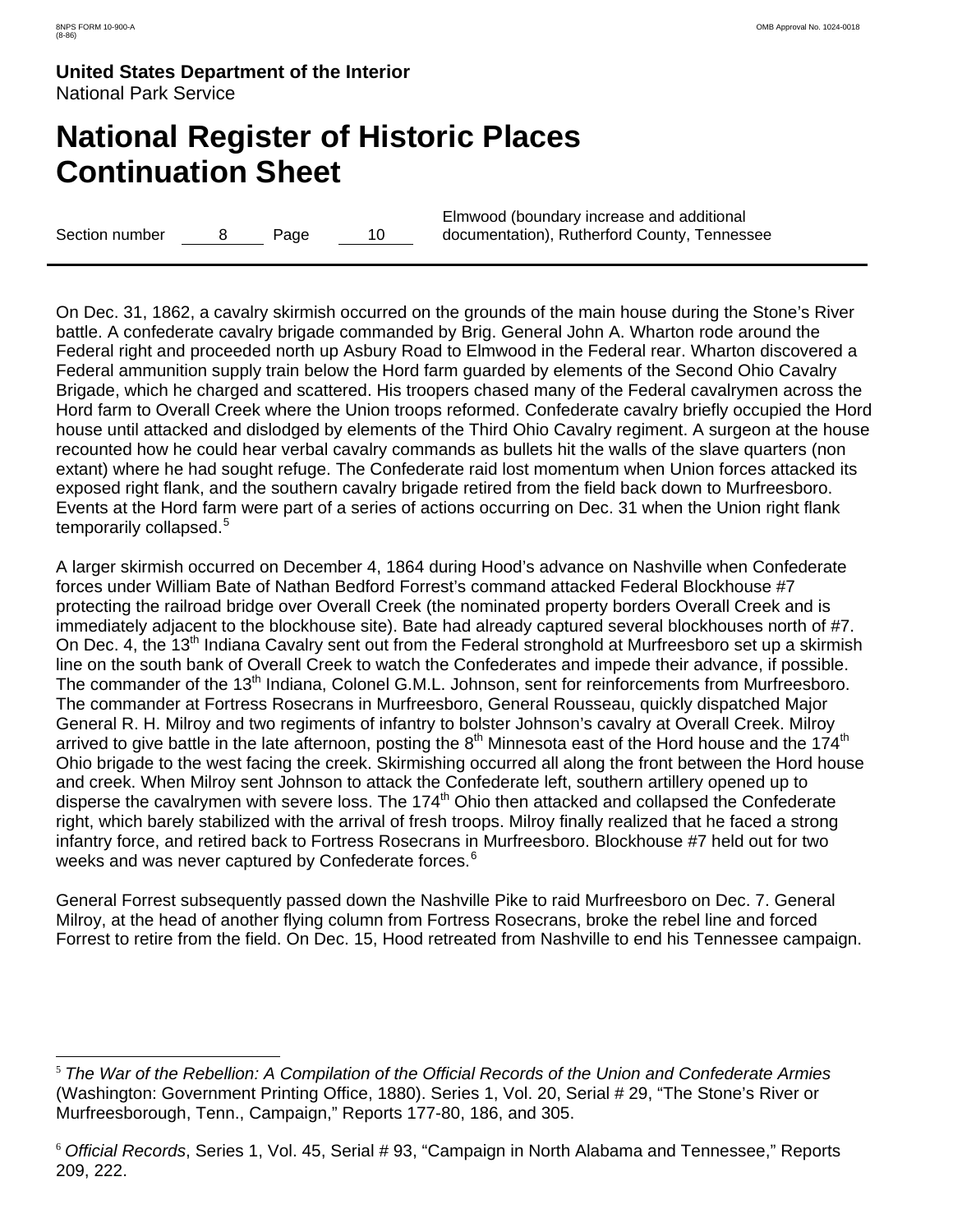# **National Register of Historic Places Continuation Sheet**

Section number 8 Page 11

Elmwood (boundary increase and additional documentation), Rutherford County, Tennessee

### **Reconstruction and Recovery**

The Civil War devastated the Hord Farm materially and destroyed the traditional system of slave labor. Thomas Hord died in late 1865, and his payment claims for losses suffered during the war went unheeded at that time. His wife, Amelia, continued to run the farm, and sold land in Louisiana and Arkansas to keep it financially afloat. Major Benjamin Hord, Thomas's son from a previous marriage, returned to Elmwood after the war to look after his interests, which included some nearby inherited farm acreage. The Hords planted subsistence crops and continued their livestock operations, gradually increasing their export cotton crop. Thomas Hord's widow oversaw many of her younger children's shares of the estate, and during the early 1880s, helped her son, Thomas Epps Hord (known as "Epps"), to buy out the rest of the siblings to become master of the farm. For the next twenty years, Epps continued to expand the farm's traditional crop and livestock staples with sharecropper labor. He strove to put the farm on a solid financial footing so that he could devote time to politics and public service, which he began to seriously pursue during the early 1900s.

### **RURAL REFORM AND AGRICULTURE (1900-1955)**

Thomas Epps Hord, born in 1863, had ambitions that extended well outside the confines of agricultural pursuits. Epps Hord served as a county judge for thirty years and was elected a Tennessee state senator in 1908. His civic activities aside, Epps continued to produce corn, cotton, and wheat. He also was a principal in a Murfreesboro blanket manufacturing company that produced double felt blankets for WWI troops. This provided a ready market for wool sheared at Elmwood. As markets changed during the early twentieth century, he and his son, T.E. Hord, Jr. (known as "Tom"), introduced progressive agriculture and tried different crops and farming methods. They experimented with fertilizers from the Marietta Fertilizer Company in Atlanta, Georgia, hybrid corn, and different types of hay.<sup>[7](#page-14-0)</sup> They introduced specially bred dairy cows and beef cattle to the farm, and outbuildings such as mule and milk barns, a milk house, granaries, and cribs reflected an emphasis on staple crops and livestock. The efficient milking operation reflected the connection of Tom with the development of the creamery business in Murfreesboro advantageously located beside a railroad crossing. The Hords milked their cows in the milking barn, separated the milk and cream in the milk house, trundled the milk containers down to the railroad crossing in nearby Florence, TN, and within an hour the product was unloaded at the Murfreesboro creamery.<sup>[8](#page-14-1)</sup>

The two extant tenant cabins indicate the introduction of sharecropping during the late nineteenth century as an alternative to labor shortages of the time. The later c. 1900 cabin with four rooms and wainscoting is much more sturdily built than the c. 1895 two-room cabin down the hill to the north. Each sharecropper also had a small adjacent two-story barn for livestock and storage. Elmwood also benefited from its proximity to the Dixie Highway (now Highway 41, or the Old Nashville Turnpike), which runs through the historic farm acreage and along the SW boundary of the nominated property. The main house overlooks the old Dixie Highway, which almost didn't make it through Rutherford County. County leaders in 1915 took private subscriptions for three different routes-the Nashville Turnpike, Shelbyville Pike, and Woodbury Pike. Epps Hord and other members of the family subscribed over \$1100.00 to help the Nashville Pike committee win

 $\overline{a}$ 

<span id="page-14-0"></span><sup>7</sup> Miscellaneous farm records, Hord Collection

<span id="page-14-1"></span><sup>8</sup> Interview with Charles Wheeler Hord and Joy Hord, December 6, 2006.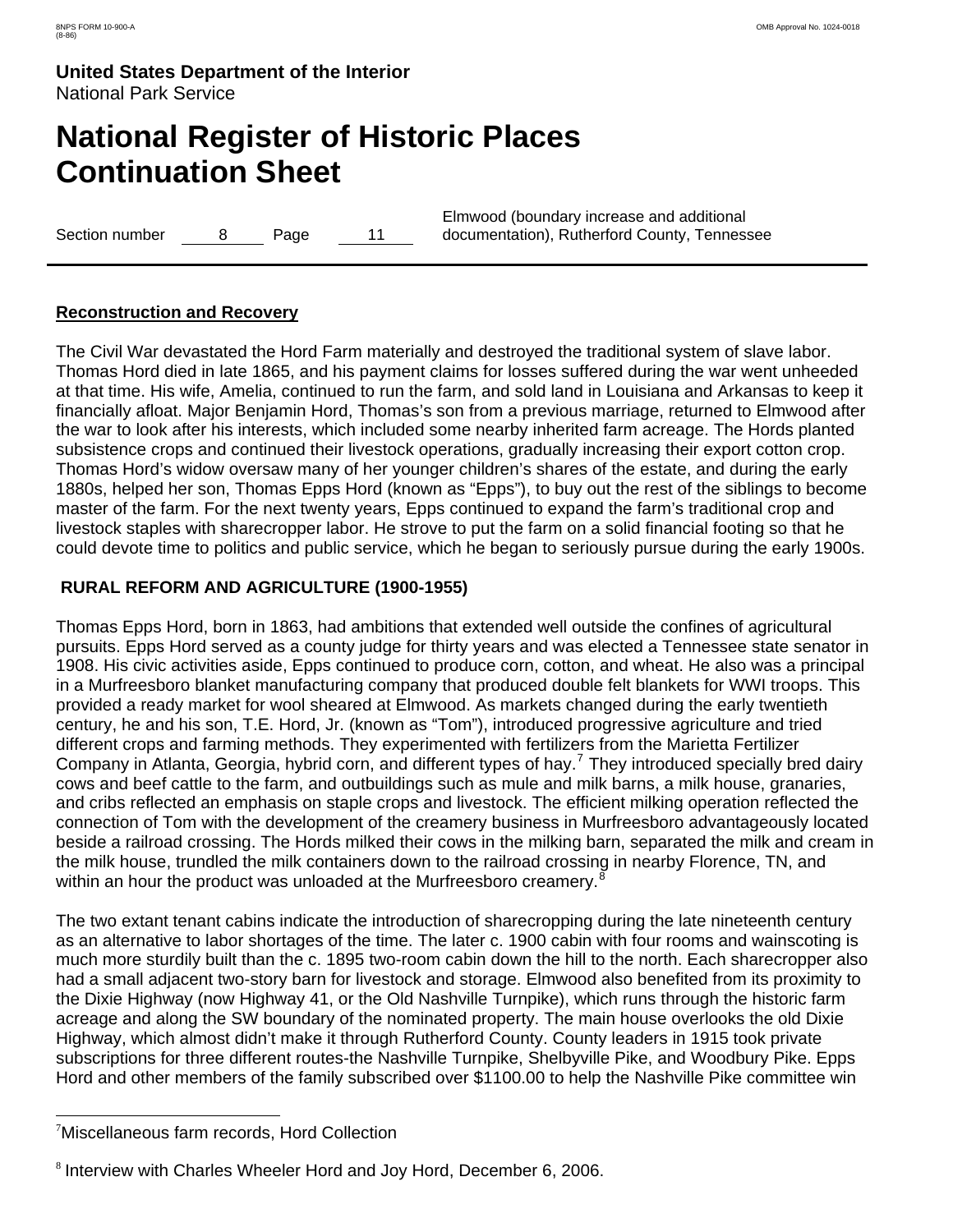$\overline{a}$ 

**United States Department of the Interior** National Park Service

# **National Register of Historic Places Continuation Sheet**

Section number 8 Page 12

Elmwood (boundary increase and additional documentation), Rutherford County, Tennessee

the day, and the Dixie Highway subsequently ran by Elmwood's front gate.<sup>[9](#page-15-0)</sup> The c. 1925 shop with attached equipment shed illustrates the transition to kerosene-powered farm machinery, although during WWII gasoline rationing the Hords hitched up their mule teams for work in the fields.

Thomas Epps Hord, Jr., took over Elmwood due to Epps's ill health in 1927. He continued the mechanization of the farm, added central heat and indoor plumbing to the main house in 1937, and was active in various farm organizations. In an autobiography written when he was eighteen years old, Thomas Hord, Jr., spoke of his desire to be a farmer and related that from an early age he had driven a hay wagon in the fields and grown corn and cotton on his own.<sup>[10](#page-15-1)</sup> In 1912, he had joined the boys' corn club and won first prize for having a better yield per acre than anyone else in the club (this was his first involvement in organized agricultural club activity). Thomas, Jr., was subsequently president of the Murfreesboro Production Credit Association from 1934 until his retirement in 1970, served as a member of the district Farm Credit Board of Louisville for 18 years, and was a board member of the Federal Land Bank for over twenty-five years. He was a director of the Rutherford County Cooperative Creamery from the early 1930s until 1970, and served at various times as a director of the Mid-West Creamery Board and the Farm Bureau.<sup>11</sup> During World War II, Charles Wheeler Hord, the present owner of Elmwood, remembers that because of gasoline rationing, his father reverted to mule power and hitched up the teams for plowing. During the 1950s, the Hords began to concentrate on beef cattle rather than the dairy operation, and continued to grow traditional crops such as corn, hay, and cotton.

 In 1968, Thomas, Jr. and his wife, Mary Young Wheeler Hord, remodeled the detached kitchen into a twobedroom apartment. The contract is an excellent example of sensitive historic restoration techniques for the time.<sup>[11](#page-15-2)</sup> The exterior was left relatively untouched, and the kitchen was moved into the attached open breezeway, or hyphen, a common feature utilized to connect buildings today. Addition of the modern kitchen in 1968 enclosed the breezeway, fully attaching the old kitchen/servant's quarters to the main house. According to the contract, every effort was made "to match craftsmanship of the old Hord home and that era," and all reusable features such as "old floors, beams, doors, and windows" were to be "put back into use and reasonable diligent search made for like materials."<sup>[12](#page-15-3)</sup> The project was a very successful example of

<span id="page-15-0"></span><sup>&</sup>lt;sup>9</sup> Miscellaneous printed chart of Nashville Turnpike contributors, Hord Collection.

<span id="page-15-1"></span> $10$  "Autobiography of Tom Hord," handwritten paper (unpublished), Hord Collection.

<span id="page-15-2"></span><sup>11</sup> Murfreesboro Production Credit Association, untitled newsletter (November, 1970), Hord Collection.

<span id="page-15-3"></span> $12$  Typed contract between Thomas Hord and A.F. Johns and Sons dated November 14, 1968, Hord Collection.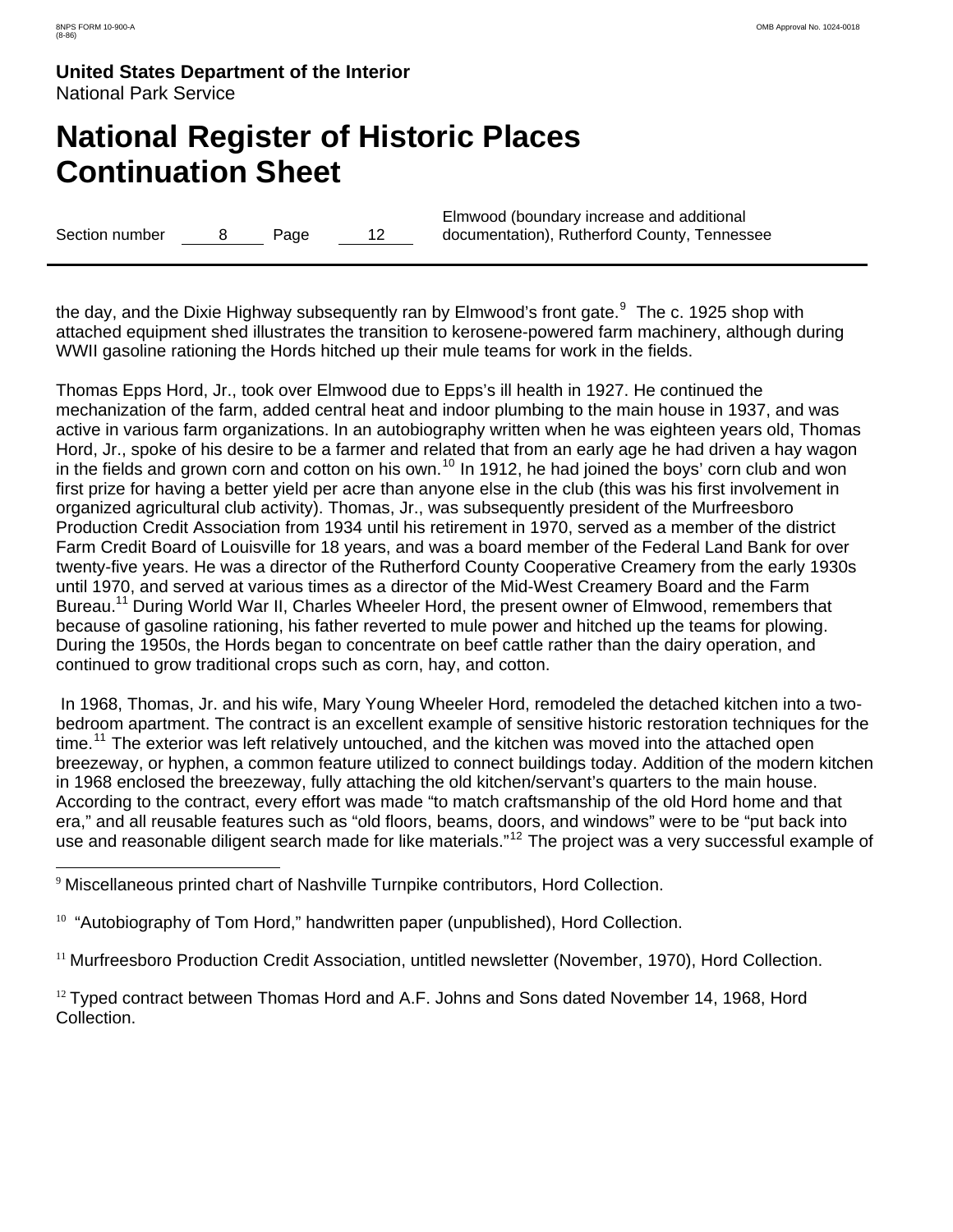# **National Register of Historic Places Continuation Sheet**

Section number 8 Page 13

Elmwood (boundary increase and additional documentation), Rutherford County, Tennessee

adaptive use techniques. Thomas, Jr., willed the farm to his sons Thomas (Tommy) Epps Hord, III, and Charles (Bubba) Wheeler Hord on his death in 1971. Charles Wheeler Hord and his family occupy the main house today and tend the nominated acreage, which they also own.

### **SUMMARY**

Today, Elmwood reflects changes in Rutherford County's agricultural history since 1842. This was no average farm, but a material record of prosperous owners actively engaged in agricultural and civic leadership roles. The farm embodies agricultural practice of the nineteenth and twentieth centuries, witnessing the rapid progression to surplus production interrupted by the Civil War, recovery following the war, and the shift to sharecropping and progressive farming practices of the twentieth century. The Hord family adapted easily to new techniques that made farming more efficient and farm life more comfortable. The present owner of the nominated property, Charles Hord, and his wife, Joy, represent the fourth generation to have lived on the land, and their sons, Charles, Jr. and Epps, who help manage the farm, are the fifth generation. The explosive growth of the City of Murfreesboro and Rutherford County threatens to destroy the rich agricultural heritage of the farm, since it lies directly in the path of future development. The county is rapidly losing its family farms, and the exceptional integrity of Elmwood provides an important record of the area's farming tradition.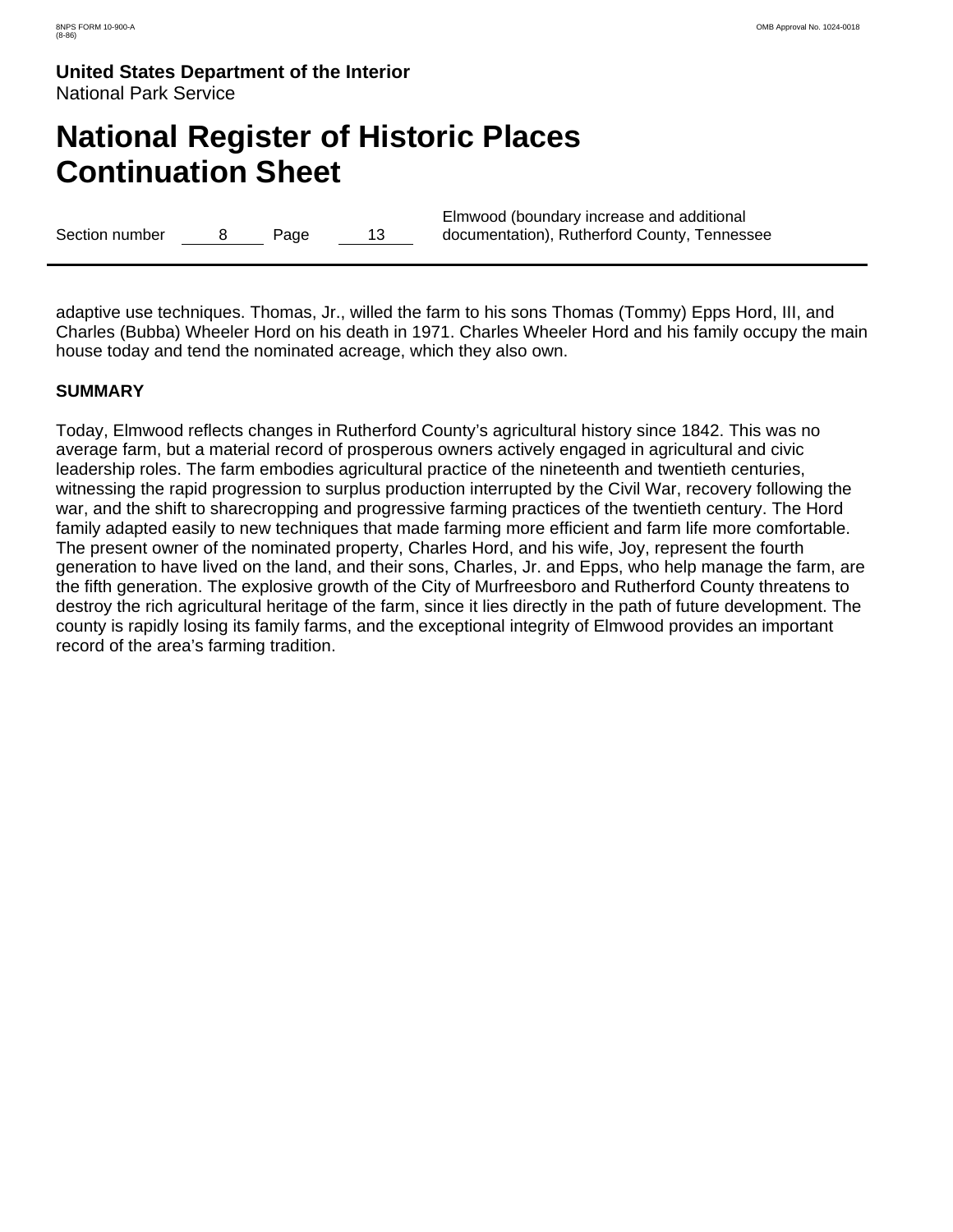# **National Register of Historic Places Continuation Sheet**

Section number 9 Page 14

Elmwood (boundary increase and additional documentation), Rutherford County, Tennessee

### 9. MAJOR BIBLIOGRAPHICAL REFERENCES

Farm records, Originals in possession of Charles Wheeler Hord (Hord Collection).

- Gavin, Michael T. "Building with Wood, Brick, and Stone: Vernacular Architecture in Tennessee, 1770- 1900." In *A History of Tennessee Arts*, ed. Carroll Van West. Knoxville: University of Tennessee Press, 2004.
- Johns, A. F., and Sons. Typed contract with Thomas Hord dated November 14, 1968. Original in possession of Charles Wheeler Hord (Hord Collection).
- Hankins, Caneta Skelley. Hearthstones: *The Story of Rutherford County Homes*. Smyrna: Courier printing Company, Inc., 1993.
- Hord, T.E. "Autobiography of Tom Hord." Handwritten paper (unpublished). Original in possession of Charles Wheeler Hord (Hord Collection).
- Hord, Thomas. Petition to the United States Government (March, 1863), with affidavits. Original in possession of Charles Wheeler Hord (Hord Collection).
- Hord, Charles Wheeler and Joy Hord, December 6, 2006, interview by author.
- McAlester, Virginia and Lee. *A Field Guide to American Houses*. New York: Alfred A. Knopf, 1998.
- Murfreesboro Production Credit Association. Untitled newsletter (November, 1970). Original in possession of Charles Wheeler Hord (Hord Collection).
- Nashville Turnpike contributors. Miscellaneous printed chart. Original in possession of Charles Wheeler Hord (Hord Collection).
- Patrick, James. *Architecture in* Tennessee: 1768-1897. Knoxville: The University of Tennessee Press, 1981.
- Stager, Claudette. "Architecture, Vernacular Domestic." In The Tennessee Encyclopedia of History and Culture, ed. Carroll Van West. Nashville: Tennessee Historical Society and Rutledge Press, 1998.
- *The War of the Rebellion: A Compilation of the Official Records of the Union and Confederate Armies*. Washington: Government Printing Office, 1890. Reprint edition, Historical Times, Inc., 1985.
- West, Carroll Van. "Historic Family Farms of Middle Tennessee." National Register of Historic Places Multiple Property Submission. Tennessee Historical Commission, 1995.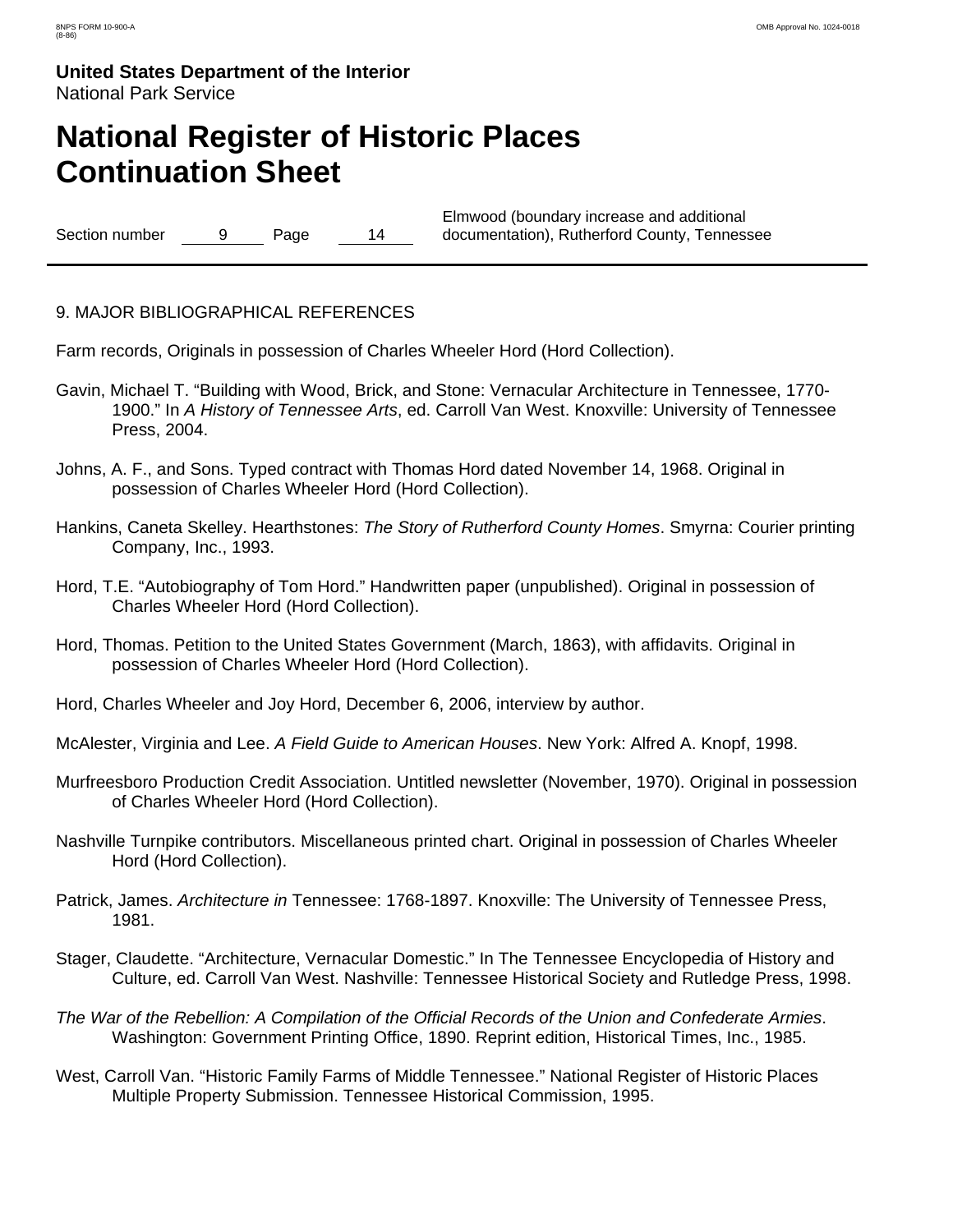# **National Register of Historic Places Continuation Sheet**

Section number 10 Page 15

Elmwood (boundary increase and additional documentation), Rutherford County, Tennessee

### 10. GEOGRAPHICAL DATA

#### Verbal Boundary Description

The boundaries for the nominated property are shown on the accompanying Rutherford County, Tennessee, tax map as parcels 00300, 00301, 00400, and 04403. Overall Creek comprises the northwestern boundary of the property; the southeastern boundary is the legal lot line of tax map 70, parcel #0300.

#### Verbal Boundary Justification

The nominated property includes four tracts of land within the current legal boundaries of Elmwood. These 168 acres comprise the acreage of the original farm homestead owned by Charles and Joy Hord**.** Over the years, the amount of acreage controlled by the Hord family has grown to about 1600 acres. Charles and Joy Hord, their son T. E. Hord, and Hord Family LP **(**controlled by Charles and Joy Hord) are the sole owners of the nominated property. Other family members own the remaining accrued acreage, which is not part of the current designation.

#### Verbal Easement Description

CSX Railroad controls an easement for the railroad bed on the eastern side of the property. Notification information is as follows:

Ms. Jane Covington CSX Public Affairs 5200 Maryland Way Suite 340 Brentwood, TN 37027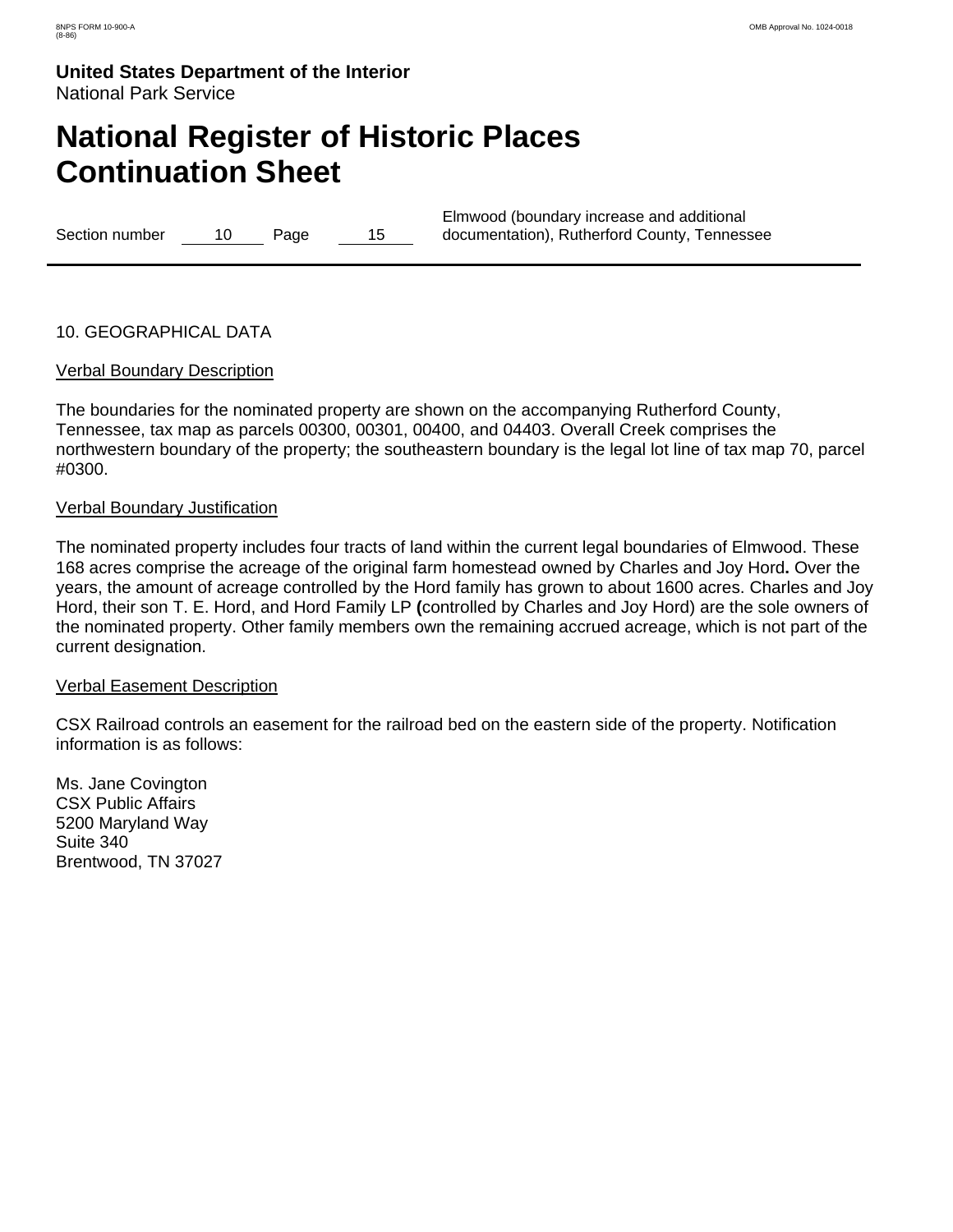# **National Register of Historic Places Continuation Sheet**

Elmwood (boundary increase and additional documentation), Rutherford County, Tennessee Section number 10 Page 16 Ruther<br>190400

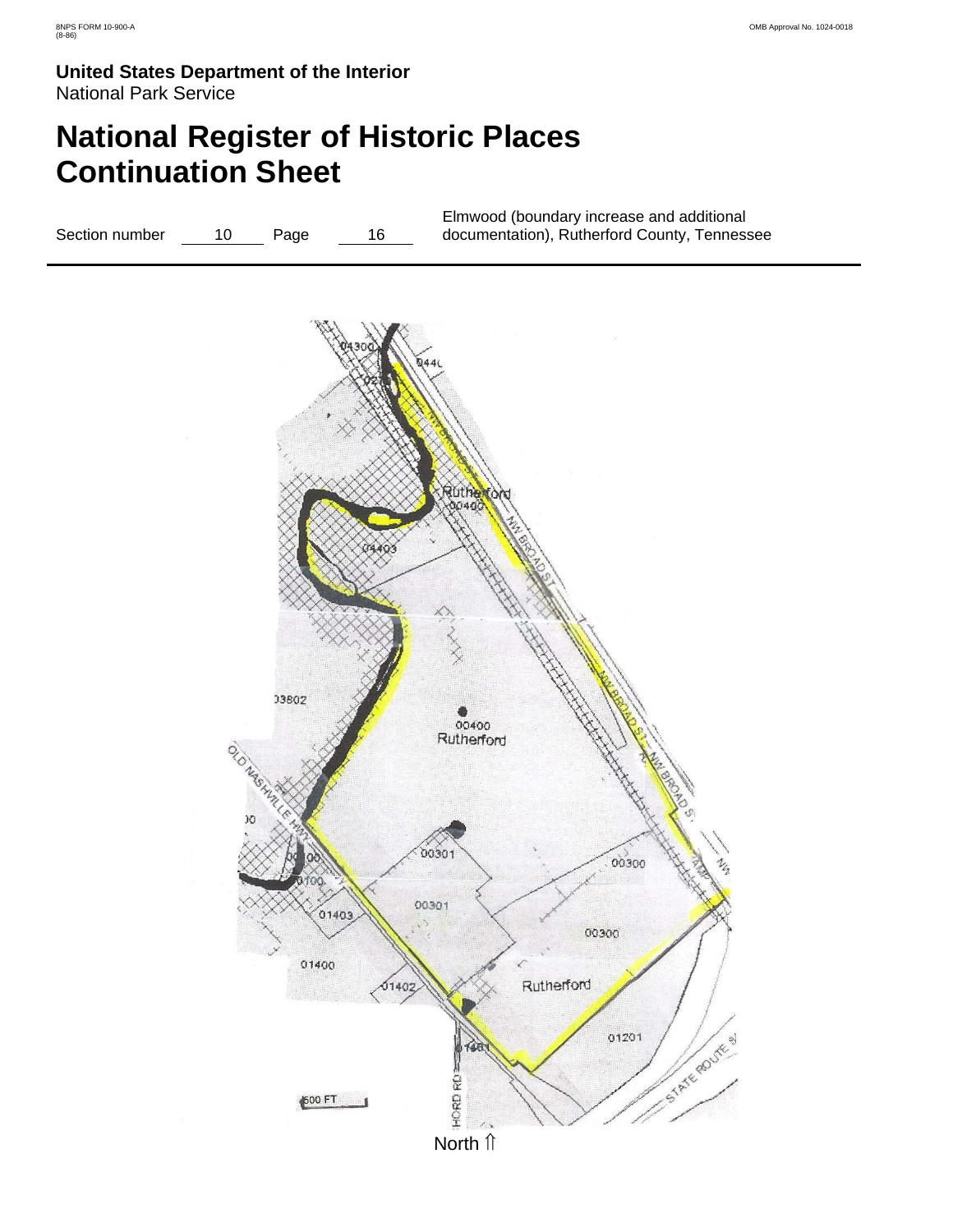# **National Register of Historic Places Continuation Sheet**

Section number photos Page 17

Elmwood (boundary increase and additional documentation), Rutherford County, Tennessee

PHOTOGRAPHS

Elmwood, Rutherford County, Tennessee

- Photographs by: Spurgeon King MTSU Center for Historic Preservation P.O. Box 80 Murfreesboro, TN 37132
- Date: **January 2007**
- Negatives/digital images: Tennessee Historical Commission 2941 Lebanon Road Nashville, Tennessee 37243

Elmwood main house, SW façade, photographer facing NE. 1 of 31

Elmwood main house, SW façade, photographer facing NE. 2 of 31

Elmwood main house, SW façade, photographer facing N. 3 of 31

Elmwood main house and kitchen/servant's quarters, SW façade, photographer facing N. 4 of 31

Elmwood main house, NE elevation, photographer facing SW. 5 of 31

Elmwood servant's quarters and stone fence, photographer facing NW. 6 of 31

Elmwood main house, dining room, photographer facing NE. 7 of 31

Elmwood main house, staircase, photographer facing NE. 8 of 31

Elmwood main house, parlor, photographer facing NW. 9 of 31

Elmwood main house, parlor, photographer facing NW. 10 of 31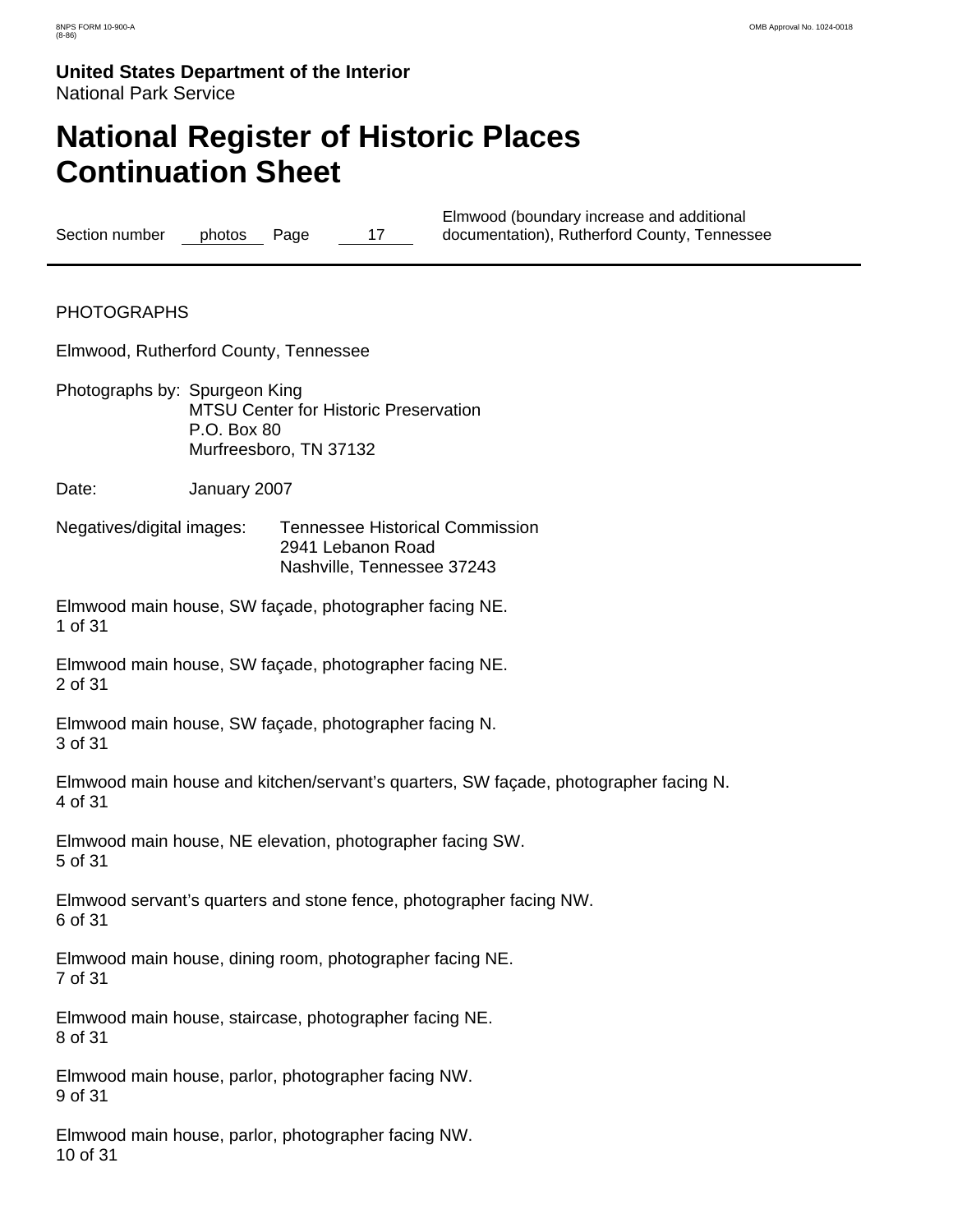# **National Register of Historic Places Continuation Sheet**

Section number photos Page 18 Elmwood (boundary increase and additional documentation), Rutherford County, Tennessee

Elmwood main house, brick walkway, photographer facing NW. 11 of 31

Elmwood carriage house, photographer facing N. 12 of 31

Elmwood smokehouse, photographer facing E. 13 of 31

Elmwood cabin, photographer facing N. 14 of 31

Elmwood stock barn, photographer facing NE. 15 of 31

Elmwood log corn crib, photographer facing NW. 16 of 31

Elmwood stock barn, log corn crib, photographer facing NW. 17 of 31

Elmwood milk house, photographer facing NW. 18 of 31

Elmwood milking barn, photographer facing N. 19 of 31

Elmwood shop and equipment shed, photographer facing SE. 20 of 31

Elmwood granary, photographer facing N. 21 of 31

Elmwood equipment shed, photographer facing NE. 22 of 31

Elmwood equipment shed, photographer facing NW. 23 of 31

Elmwood corn crib, photographer facing S. 24 of 31

Elmwood stone fence and hedgerow, photographer facing NE. 25 of 31